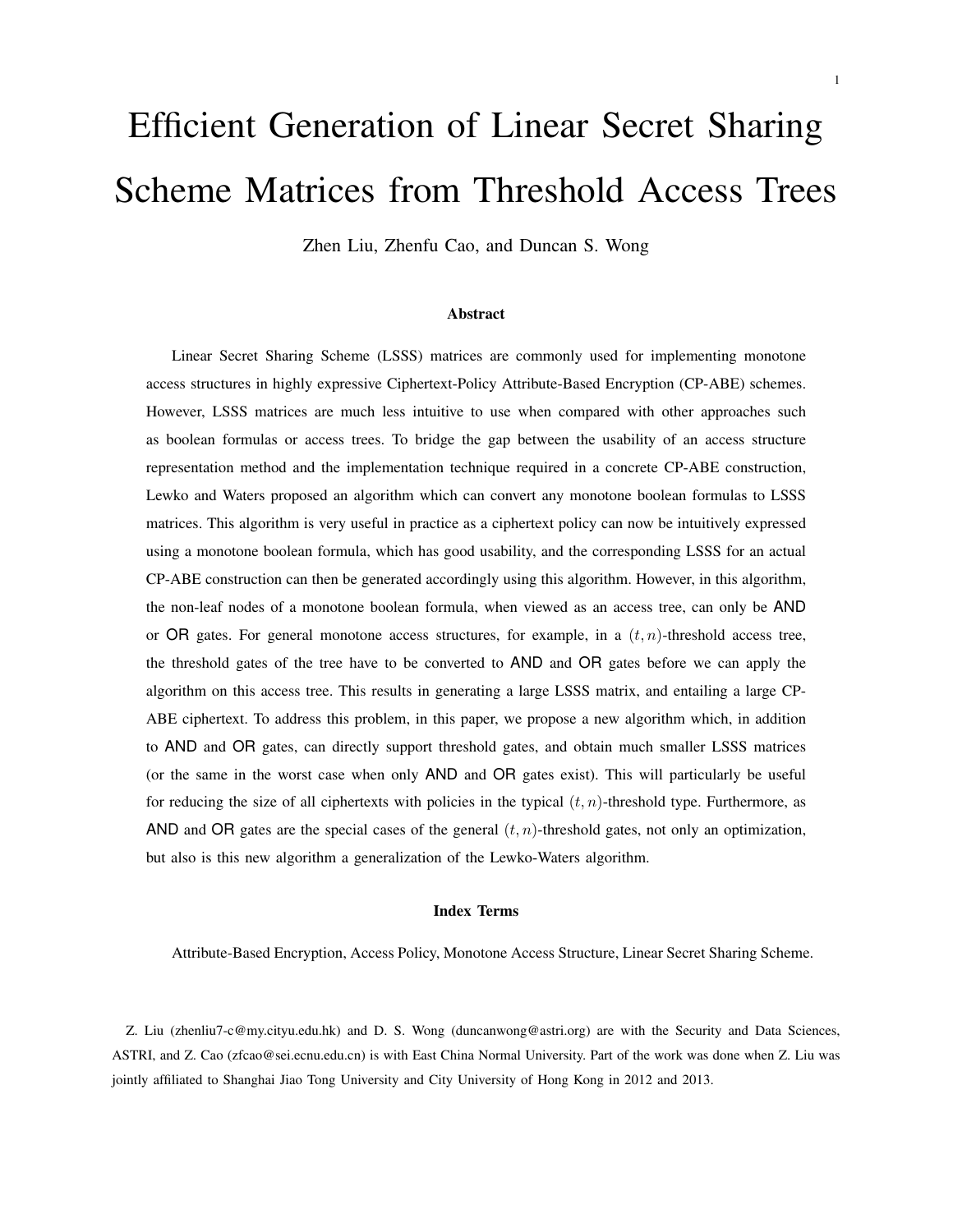#### I. INTRODUCTION

In a Ciphertext-Policy Attribute-Based Encryption (CP-ABE) system [1], a ciphertext is generated by encrypting a message under an *access policy*, which is defined over attributes. The ciphertext can only be decrypted by users whose attributes satisfy the policy of the ciphertext. This is done by an authority who issues a decryption key to each user in the system according to the attributes the user possesses. As an illustration of this ciphertext access policy, suppose Alice is a secretary, who encrypts a message under a ciphertext policy denoted as "(Mathematics AND (PhD Student OR Alumni))", where "Mathematics", "PhD student" and "Alumni" are *attributes*. In order to decrypt the message, a receiver should have a decryption key corresponding to attributes which satisfy this access policy, for example, all PhD students and alumni in the Department of Mathematics. The set of eligible receivers is dynamic and Alice does not need to know the exact identities of the eligible receivers.

One of the main objectives of CP-ABE is to allow users to implement fine-grained access control on their data in encrypted form. For applications related to access control, such as secure cloud storage access and sharing, enabling fine-grained access control is the appealing advantage of CP-ABE over traditional user-specific encryption systems, which include the conventional public key encryption [2]– [4], identity-based encryption [5], [6], and broadcast encryption [7], [8].

CP-ABE has attracted great attention in the research community, with a series of work being done recently [9]–[20]. In provably secure CP-ABE schemes currently available for highly expressive access policies (i.e. supporting any monotone access structures), including [12]–[20], a Linear Secret Sharing Scheme (LSSS) matrix  $(M, \rho)$  is included in each ciphertext, where M is a matrix over  $\mathbb{Z}_p$  and  $\rho$  maps each row of  $M$  to an attribute<sup>1</sup>. This LSSS matrix is used for specifying and enforcing the access policy of the ciphertext, and as shown in [21], LSSS matrices can realize any monotone access structures. Also worth noticing is that in all the highly expressive CP-ABE schemes [12]–[20], *the ciphertext size is linear in the size of the associated LSSS matrix (i.e. the number of rows of* M*)*.

However, expressing monotone access structures in LSSS matrices is not obvious. It is also difficult to use and hard to comprehend when an access policy is expressed as an LSSS matrix. In practice, it is more intuitive and preferred if access policies are expressed in boolean formulas, access trees, or access structures themselves. To illustrate this, suppose we have an LSSS matrix given in Fig. 1. This LSSS matrix is representing an access policy, while it is obscure for everybody who is not an expert in

<sup>1</sup>M in [12], [14], [19] is on  $\mathbb{Z}_p$ , while M in [13], [15]–[18], [20] is on  $\mathbb{Z}_N$ , where p is a large prime related to the system security parameter and  $N$  is the product of three large primes whose size is related to the system security parameter.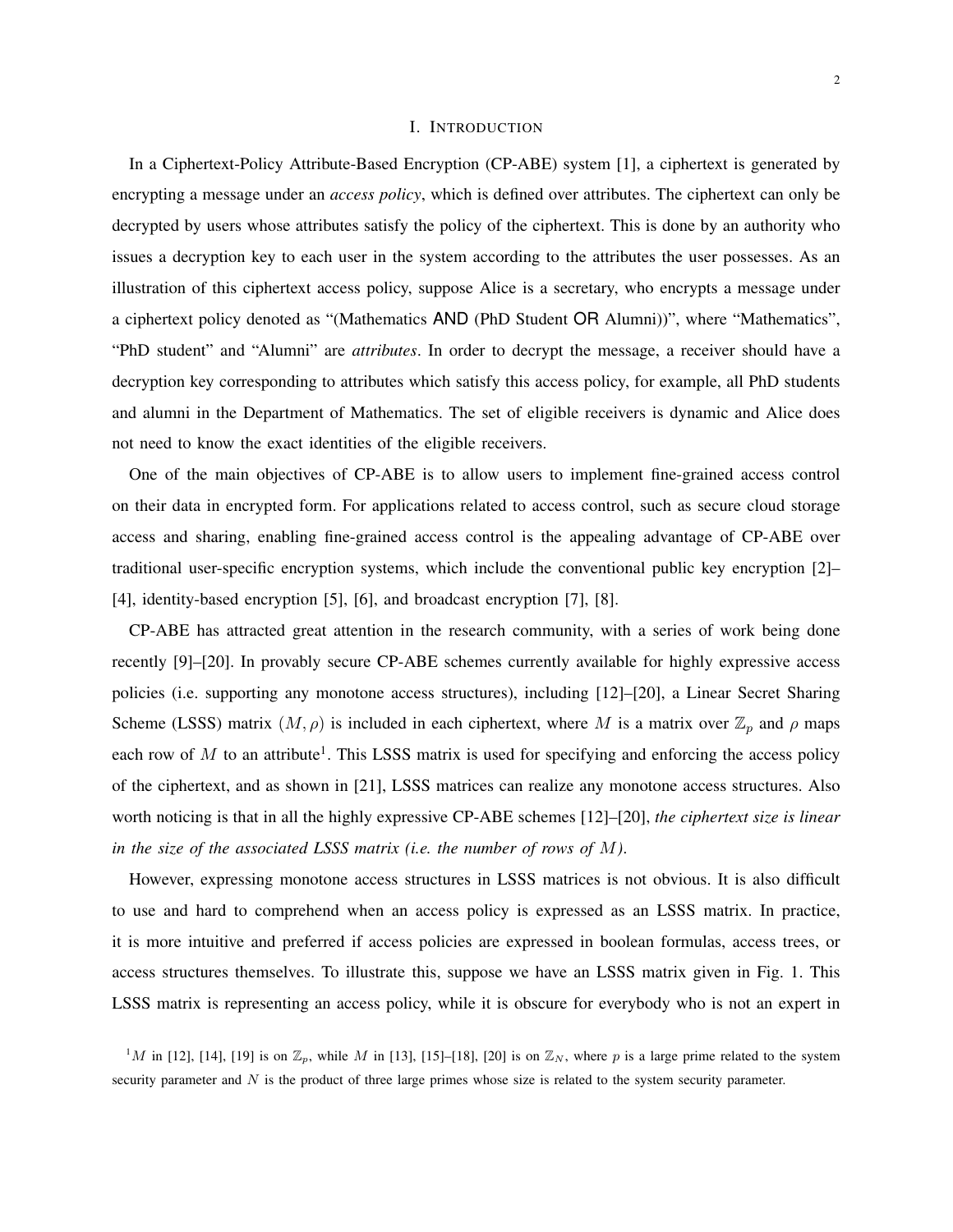$$
M = \begin{bmatrix} 1 & 1 & 0 & \rho(1) = E \\ 1 & 2 & 1 & \rho(2) = A \\ 1 & 2 & 2 & \rho(3) = B \\ 1 & 2 & 3 & \rho(4) = C \\ 1 & 2 & 4 & \rho(5) = D \end{bmatrix}
$$

Fig. 1. An LSSS example  $(M, \rho)$ . M is a matrix and  $\rho$  maps the 1st, 2nd, 3rd, 4th and 5th row of M to attributes E, A, B, C and D respectively. Given an attribute set S, if and only if the rows of M labeled by the attributes in S include the vector  $(1, 0, \ldots, 0)$  in their span, the LSSS is said to be satisfied by S.



Fig. 2. A Threshold-gate access tree. Each non-leaf node is a threshold gate and each leaf is an attribute. Given an attribute set S, for a leaf node, if the associated attribute is in S, the leaf node is said to be satisfied by S. For a  $(t, n)$ -threshold node where n is the number of children and  $1 \le t \le n$  a threshold value, if and only if at least t child nodes are satisfied, the threshold node is said to be satisfied. If and only if the root node of the access tree is satisfied, the access tree is said to be satisfied by S. Also note that when  $t = 1$ , a  $(t, n)$ -threshold gate is an OR gate and when  $t = n$ , it is an AND gate.

LSSS. The LSSS matrix represents an access policy that "an eligible user should have attribute  $E$  and in addition, at least two more attributes in  $\{A, B, C, D\}$ ". It can be expressed in a more comprehensible way, for example,  $E \wedge ((A \wedge B) \vee (A \wedge C) \vee (A \wedge D) \vee (B \wedge C) \vee (B \wedge D) \vee (C \wedge D))$ , which is a boolean formula, or an access tree, namely  $(E,(A, B, C, D, 2), 2)$ , as shown in Fig. 2, where each interior (i.e. non-leaf) node of the tree is a threshold gate and the leaf nodes are attributes.

From the example above, we can see that there is a gap between the usability of an access policy representation method and the actual implementation technique (i.e. LSSS) used for realizing ciphertext policies in a concrete CP-ABE construction supporting highly expressive access policies (i.e. any monotone access structures). Ordinary users prefer using boolean formulas or access trees to represent policies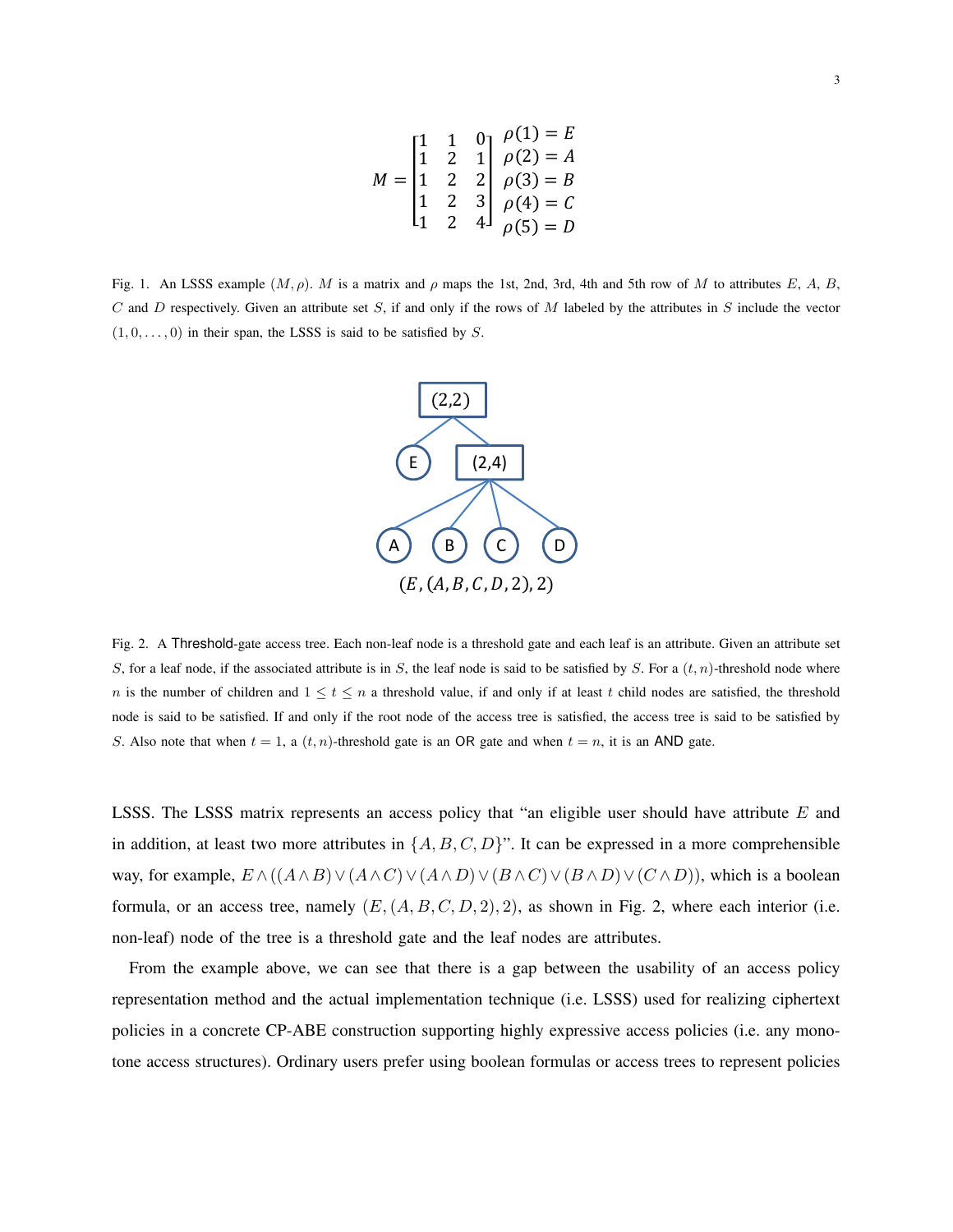while the aforementioned provably secure and highly expressive CP-ABE schemes, such as [12]–[20], require LSSS to specify and enforce the policies in ciphertexts. General methods for constructing secret sharing schemes from monotone access structures can be found in [22], and basic techniques have been provided, however, specific implementation and concrete construction details from any  $(t, n)$ -threshold gate of an access tree to an LSSS matrix are yet to be elaborated. To address this problem, in [23, Appendix G]<sup>2</sup>, Lewko and Waters proposed a detailed algorithm which converts any monotone boolean formulas<sup>3</sup> to the corresponding LSSS matrices.

## *A. The Lewko-Waters Algorithm*

The input of the algorithm [23, Appendix G] is an access tree, which represents a monotone boolean formula. The tree's non-leaf nodes are AND and OR gates and leaf nodes are attributes. The output of the algorithm is the corresponding LSSS, whose size (i.e. the number of rows) is equal to the number of leaf nodes of the input access tree. Using the access policy "an eligible user should have attribute  $E$ and in addition, at least two more attributes in  $\{A, B, C, D\}$ " as an example, where the boolean formula form is  $E \wedge ((A \wedge B) \vee (A \wedge C) \vee (A \wedge D) \vee (B \wedge C) \vee (B \wedge D) \vee (C \wedge D))$ , Fig. 3 shows the details of the algorithm.

Before applying the algorithm, we may first transform the monotone boolean formula to an equivalent but shorter one, namely,  $E \wedge (((A \wedge B) \vee (C \wedge D)) \vee ((A \vee B) \wedge (C \vee D)))$ . This transformation is desirable, as will be illustrated later, that the size of the resulting LSSS is equal to the number of leaf nodes of the access tree, and the resulting LSSS will be smaller. As shown in Fig. 3, the Lewko-Waters algorithm takes the access tree representation of this transformed boolean formula as input, then labels the root node of the tree with vector  $(1)$  (a vector of length 1) and initializes a global counter c to 1. Then it goes down the tree, and labels the nodes as follows:

- 1) if the parent node is an OR gate labeled with a vector  $v$ , the algorithm labels both child nodes as  $v$  and keeps the counter  $c$  unchanged;
- 2) if the parent node is an AND gate labeled with a vector v, the algorithm pads v with 0's at the end (if necessary) to make it of length  $c$ , then the algorithm labels its right child node with the vector  $v\|1$  (where  $\|$  denotes concatenation) and the left child node with the vector  $(0, \ldots, 0)\|$ -1, where  $(0, \ldots, 0)$  is of length c, and increases the value of c by 1.

 $2$  [23] is the full version of [15].

<sup>&</sup>lt;sup>3</sup>Informally, "monotone" means that there is no NOT.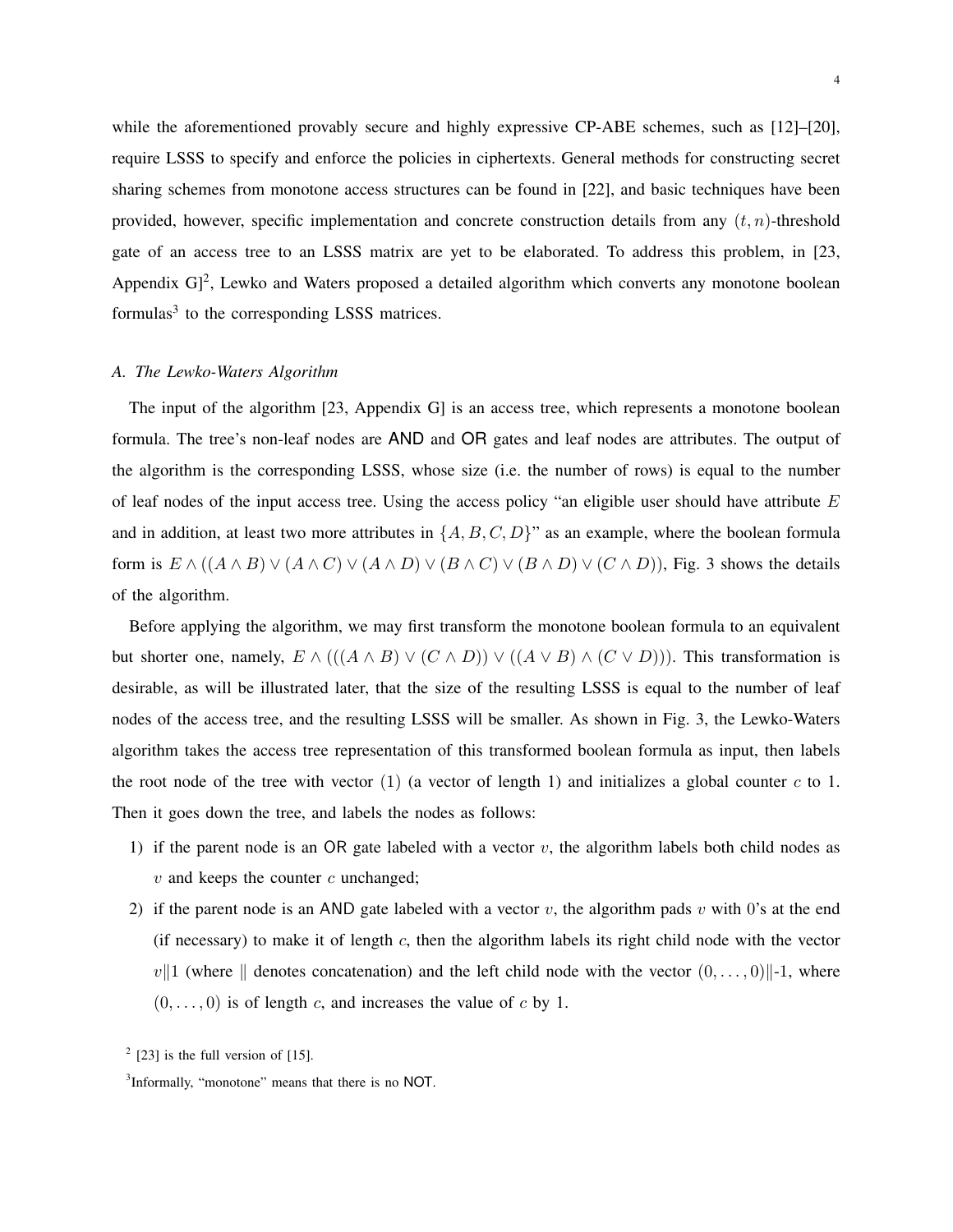(Equivalent but Compressed) Boolean Formula:  $E \wedge ((A \wedge B) \vee (C \wedge D)) \vee ((A \vee B) \wedge (C \vee D)))$ Boolean Formula:  $E \wedge ((A \wedge B) \vee (A \wedge C) \vee (A \wedge D) \vee (B \wedge C) \vee (B \wedge D))$ Run Lewko‐Waters Algorithm on the Access Tree with AND‐OR gates:



Fig. 3. Use Lewko-Waters algorithm to generate an LSSS for access policy "an eligible user should have attribute E and in addition, at least two more attributes in  $\{A, B, C, D\}$ ".

Once the algorithm finishes labeling the tree, the vectors labeled on the leaf nodes constitute the rows of an LSSS matrix, and if the vectors have different lengths, the algorithm pads the shorter ones with 0's at the end until all the them are of the same length. Note that a set of the rows of the resulting matrix includes  $(1, 0, \ldots, 0)$  in its span if and only if the attributes corresponding to the rows in the set satisfy the input access tree.

The Lewko-Waters algorithm requires each of the non-leaf nodes of an access tree to be either an AND gate or an OR gate. Although this is *sufficient* for expressing any monotone access structures, it may not always be efficient. Consider a typical  $(t, n)$ -threshold type access structure. To generate the corresponding LSSS from the Lewko-Waters algorithm, we first need to convert the access structure to an access tree containing AND and OR gates only. This requires us to convert each of the  $(t, n)$ -threshold gates in the access structure to a tree branch containing AND and OR nodes only, resulting in a larger LSSS matrix than a version which is generated directly from the  $(t, n)$ -threshold gates that our algorithm, which is proposed later in this paper, can support. When this  $(t, n)$ -threshold type access structure is a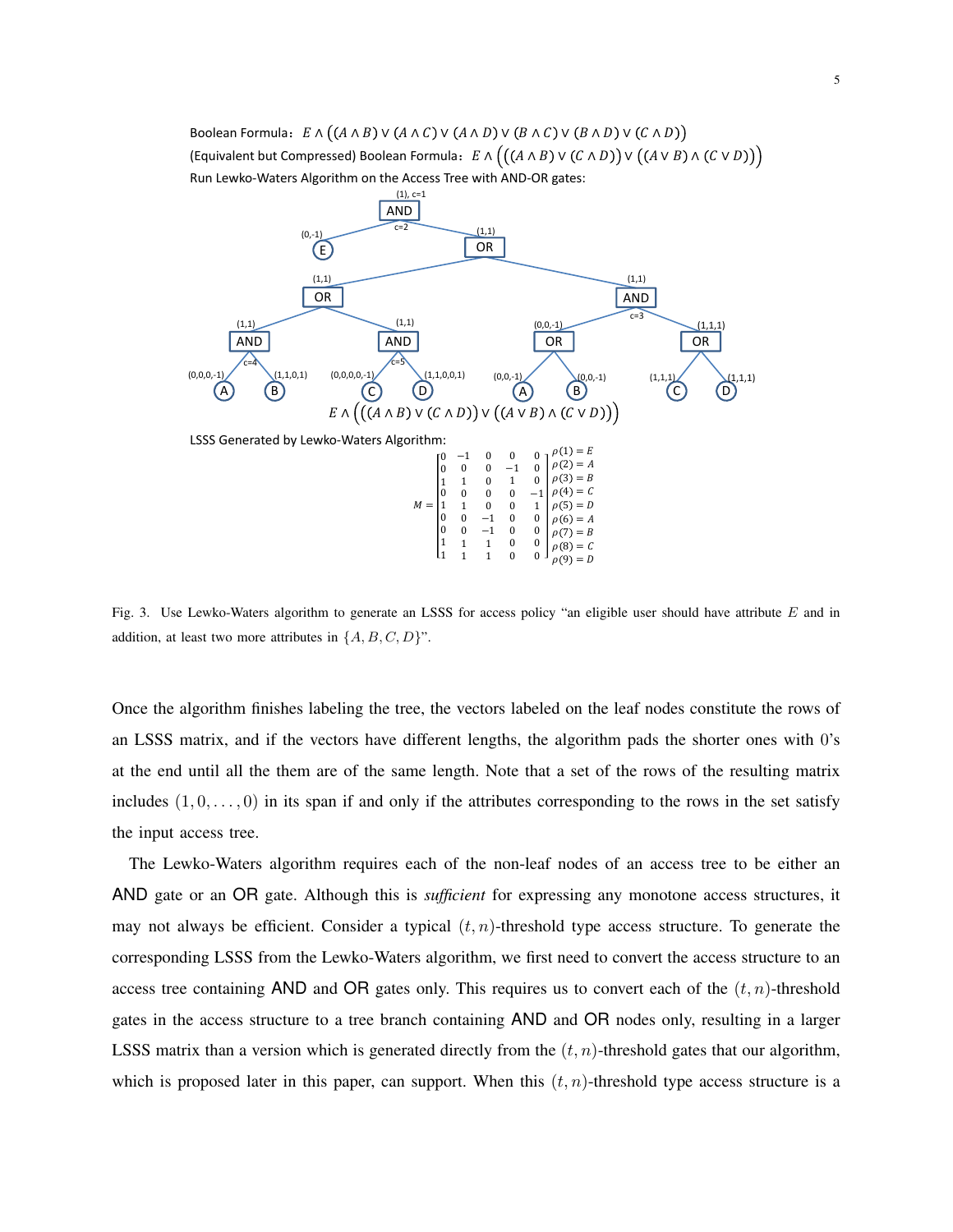ciphertext policy in a CP-ABE scheme, the result of applying the Lewko-Waters algorithm will incur a bigger ciphertext when compared with the one obtained from the new LSSS generation algorithm that we will propose.

Threshold policies, for example, the Majority Policy, namely  $(|n/2|+ 1, n)$ -threshold, are common in practice. Given a  $(t, n)$ -threshold policy,  $1 \le t \le n$ , before applying the Lewko-Waters algorithm, we first need to represent the threshold policy into a boolean formula so that it can be viewed as an AND-OR-gate access tree as exemplified in Fig. 3. For simplicity, if an access tree's non-leaf nodes can only be AND and OR gates, we refer to it as an AND-OR-gate access tree, and if the non-leaf nodes can also be any threshold gates, we refer to the access tree as a Threshold-gate access tree. In the following, we discuss several important aspects regarding the efficiency and applicability related issues of the Lewko-Waters algorithm particularly for threshold policies.

- 1) As the size of a generated LSSS matrix from the Lewko-Waters algorithm is equal to the number of leaf nodes of the input access tree, and the ciphertext size in a highly expressive (LSSS-based) CP-ABE scheme [12]–[20] is linear in the size of LSSS, before applying the Lewko-Waters algorithm to an AND-OR-gate access tree, we may try to optimize the tree so that it contains *fewer* leaf nodes (Fig. 3). This, however, is a challenging and expensive optimization problem. In [24, Chapter 8], it is shown that (1) it is easy to design an optimal monotone boolean formula with size  $n \log n$  for a  $(2, n)$ -threshold policy, but it is much harder to design an optimal monotone boolean formula for a  $(t, n)$ -threshold policy if  $t > 2$ ; (2) given a  $(t, n)$ -threshold policy, an equivalent monotone boolean formula of size  $c \cdot n \log n$  can be built in polynomial time. However, c is often large (though it is possible to reduce  $c$  by some further complicated manipulations); and (3) it is generally hard to design an asymptotically optimal monotone boolean formula for a general  $(t, n)$ -threshold policy.
- 2) Given a  $(t, n)$ -threshold policy, if there exists a preprocessing algorithm which can generate the corresponding optimal monotone boolean formula with size  $c \cdot n \log n$  as outlined above, and we ignore the possibly expensive computational cost of this preprocessing, the resulting LSSS matrix generated by the Lewko-Waters algorithm will be of size  $c \cdot n \log n$ . However, a smaller and equivalent LSSS matrix of size n can readily be built from the  $(t, n)$ -threshold policy [25] (later in this paper we will describe such an LSSS in detail). In other words, applying Lewko-Waters algorithm on a  $(t, n)$ -threshold ciphertext policy for a highly expressive CP-ABE scheme will make the ciphertext size  $c \cdot \log n$  times larger. For example, consider a (2, 4)-threshold policy over attributes  $\{A, B, C, D\}$ . The possibly smallest size of the corresponding boolean formula is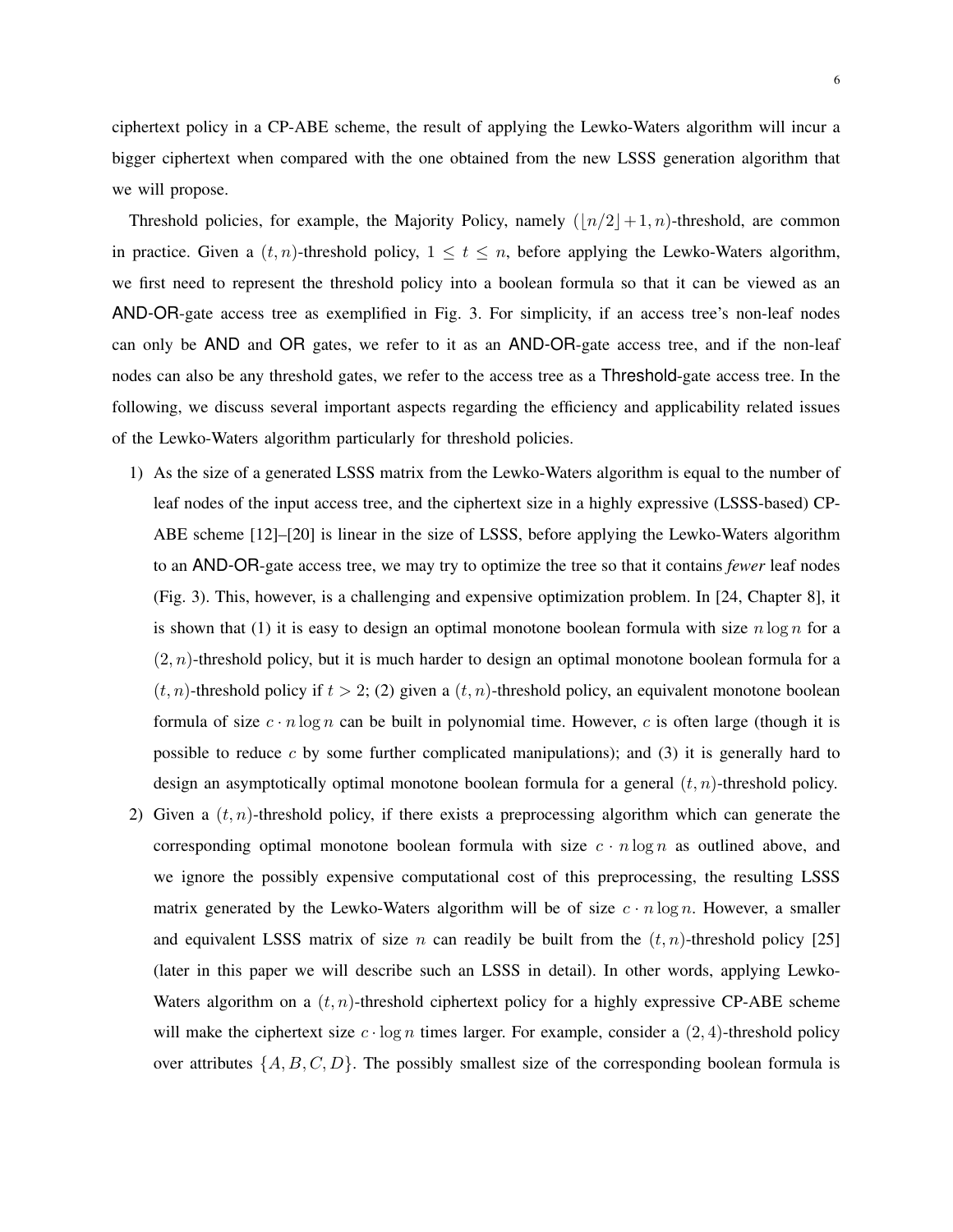

Fig. 4. A Threshold-gate access tree and an equivalent LSSS



Fig. 5. Example of a general Threshold-gate access tree

 $n \log n = 8$ , that is,  $((A \wedge B) \vee (C \wedge D)) \vee ((A \vee B) \wedge (C \vee D))$ . Taking this minimized boolean formula as input, Lewko-Waters algorithm will output an LSSS with size 8. However, as shown in Fig. 4, we can build an equivalent LSSS of size 4 from the same (2, 4)-threshold policy.

3) If the original ciphertext policy is a general Threshold-gate access tree which may have multiple levels of  $(t, n)$ -threshold gates (for example, such as the one in Fig. 5), to the best of our knowledge, there is no efficient method for obtaining an optimal boolean formula. Also the corresponding boolean formula size is always larger than the number of leaf nodes in a Threshold-gate access tree.

# *B. Our Results*

In this paper we propose a new LSSS generation algorithm which converts any general Threshold-gate access trees to their equivalent LSSS matrices. The non-leaf nodes of an access tree at the algorithm input can also be  $(t, n)$ -threshold gates, so that no more conversion to an AND-OR-gate access tree is required, in contrast to what the Lewko-Waters algorithm requires. Furthermore, the AND and OR gates are also supported directly without degrading the efficiency as they are the special cases of the  $(t, n)$ -threshold gates, where  $t = n$  and  $t = 1$ , respectively. Below are the main merits of this new algorithm.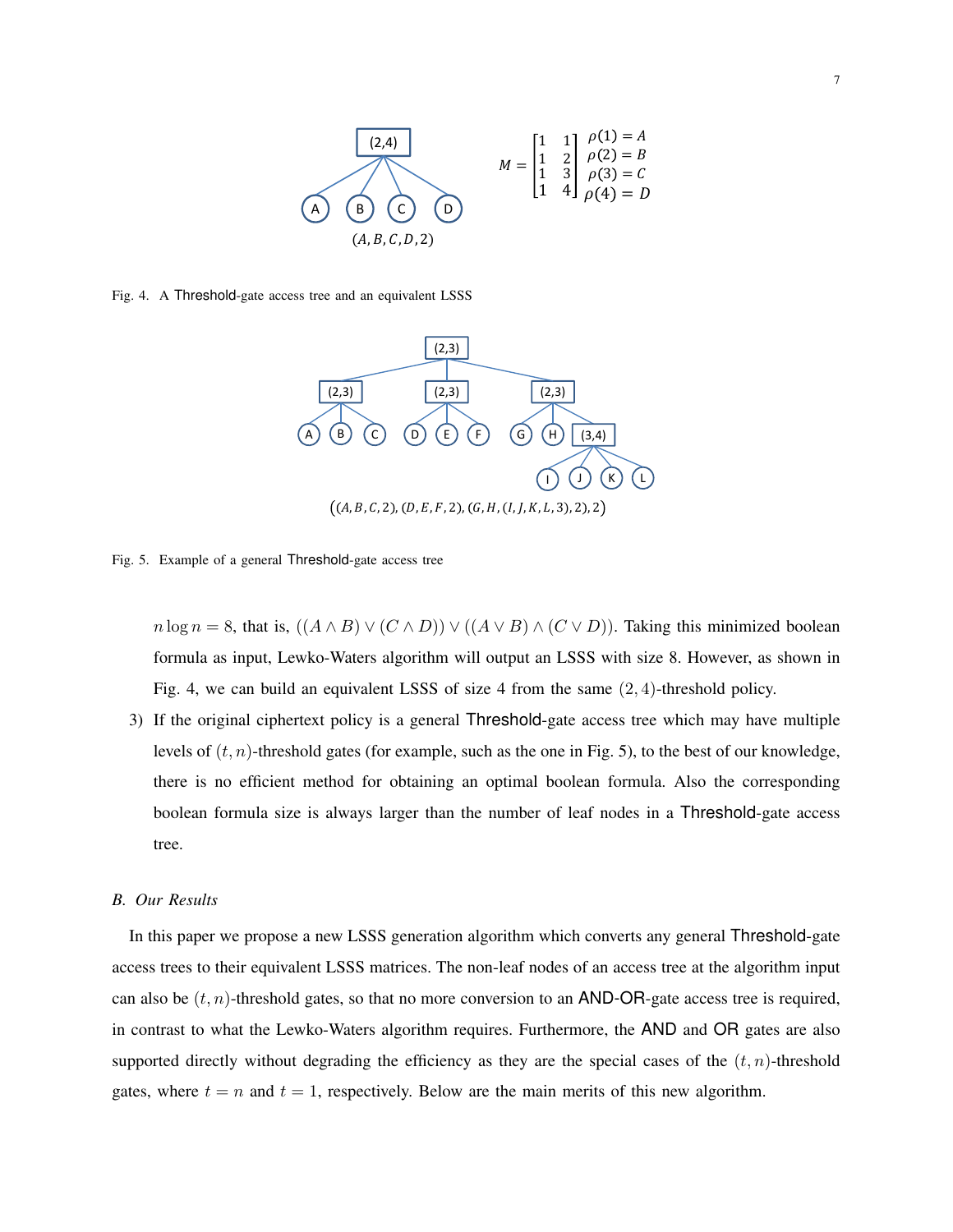- 1) This new algorithm is more general and covers the Lewko-Waters algorithm. For any monotone boolean formula (i.e. any AND-OR-gate access tree) that Lewko-Waters algorithm supports, we convert it to a Threshold-gate access tree first. This is done by replacing AND and OR gates with  $(2, 2)$ -threshold and  $(1, 2)$ -threshold gates, respectively (while keeping the other parts of the access tree unchanged). Then we apply the new algorithm on the Threshold-gate access tree. Note that the leaf nodes remain unchanged, and hence the size of the resulting LSSS will be the same as that of the LSSS generated by the Lewko-Waters algorithm.
- 2) The new algorithm is more efficient than Lewko-Waters algorithm on general  $(t, n)$ -threshold policies. Without incurring any possibly expensive preprocessing overhead, which is needed when applying Lewko-Waters algorithm, this new algorithm can be applied directly on Threshold-gate access trees. Furthermore and more importantly, applying this new algorithm can obtain LSSS with smaller size. This implies smaller ciphertext size in highly expressive CP-ABE schemes [12]–[20]. In particular, for a single  $(2, n)$ -threshold policy, the new algorithm can generate an LSSS with size n, while Lewko-Waters algorithm generates an LSSS with size at least  $n \log n$ . Besides, for a single  $(t, n)$ -threshold policy with  $2 < t < n$ , the new algorithm can generate an LSSS with size n, while Lewko-Waters algorithm generates an LSSS with size  $c \cdot n \log n$  for a possibly large c; for a general Threshold-gate access tree with multiple levels of general  $(t, n)$ -threshold gates, the new algorithm can have even more advantages on generating LSSS with smaller size, although it is yet to come up with methods for estimating the order of performance optimization.

In addition, the new algorithm has the following desirable features:

- 1) As the Threshold-gate access tree is a more general, efficient and intuitive form to describe an access policy than a boolean formula does, the new algorithm is helpful to the applicability of CP-ABE in practice, especially on describing complicated (and highly expressive) ciphertext policies. The new algorithm allows an encryptor to directly use a natural and intuitive Threshold-gate access tree to specify a ciphertext policy without requiring any expensive preprocessing.
- 2) Existing optimization algorithms applied to boolean formulas for obtaining equivalent ones with smaller/optimal size before invoking the Lewko-Waters algorithm can continue be applied before invoking this new algorithm. This follows the fact that the Threshold-gate access trees are the generalization of the AND-OR-gate access trees. In addition to this, some other optimization algorithms, for example, the one proposed in [26], which allows a complex access structure to be realized by *possibly the fewest* number of threshold gates, can also be applied. Given an access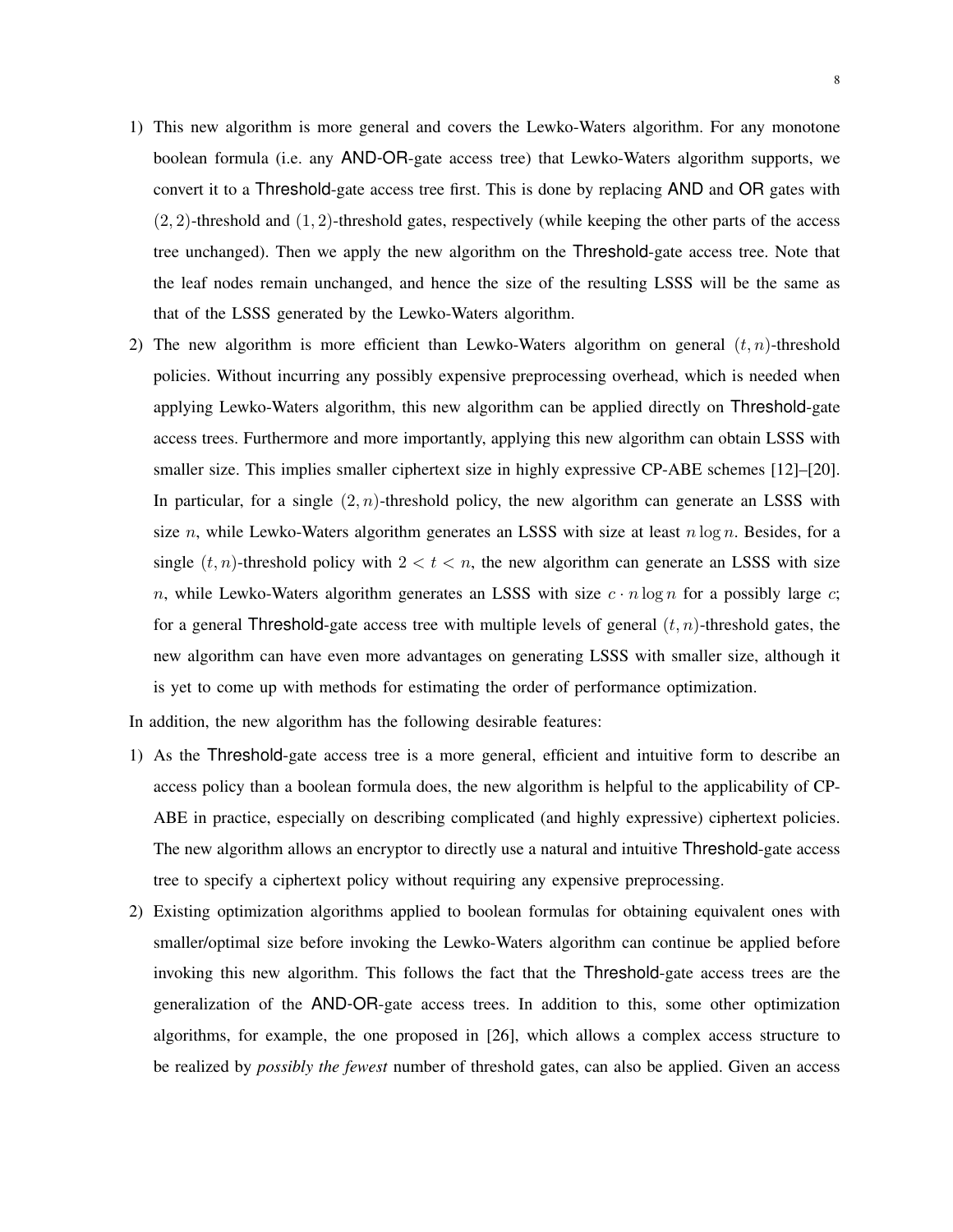policy which is in the form of neither a Threshold-gate access tree nor a boolean formula, we can run the optimization algorithm in [26] for obtaining threshold gates, and then build a Threshold-gate access tree by linking all the threshold gates together using a  $(1, n)$ -threshold gate. The resulting Threshold-gate access tree will have two levels of threshold nodes and one level of leaf nodes. This Threshold-gate access tree will finally be passed to this new algorithm for generating a small LSSS. As a summary, this new algorithm can be used in the following fashion depending on how the access policy is originally specified: (1) if the original access policy is not specified in the form of a Threshold-gate access tree, we can apply some existing optimization algorithms for covering to a Threshold-gate access tree and optimizing its size; and (2) if the original access policy is already specified as a Threshold-gate access tree (e.g. Fig. 5), we can apply the new algorithm directly on it.

3) Specific to CP-ABE, this new algorithm is designed such that when applied to a highly expressive CP-ABE scheme, the algorithm can help reduce the overhead size for describing the policy of a ciphertext. In a highly expressive CP-ABE scheme [12]–[20], a ciphertext policy is specified as an LSSS matrix  $(M, \rho)$ . As M is a matrix over  $\mathbb{Z}_p$  where p is a large prime, the overhead due to  $(M, \rho)$  could be large. In this new algorithm, both M and  $\rho$  can be completely determined by a formatted string that describes the Threshold-gate access tree, and no extra strings are needed. Also, this formatted string consists of only attributes and several special symbols with size being approximately equal to that of  $\rho$ . As a result, the overhead for describing the ciphertext policy can be reduced as there is no need to specifically describe M.

*Paper Organization*. In the next section, we review some related notions and theoretical preliminaries. In Sec. III we outline our ideas, and in Sec. IV, we describe the new algorithm and its use in CP-ABE. Finally, we conclude the paper in Sec. V.

# II. BACKGROUND

# *A. Attribute-Based Encryption*

Sahai and Waters [27] introduced the concept of Attribute-Based Encryption (ABE) in 2005 when working on fuzzy Identity-Based Encryption. In their work, each user's private key is described by an attribute set and each ciphertext is encrypted under an attribute set as well. For a private key with attribute set w, to decrypt a ciphertext encrypted under an attribute set w', if and only if w and w' are close to each other as measured by the "set overlap distance metric" (i.e.  $|w \cap w'| \ge d$  for some threshold value d), the decryption will succeed. In other words, this is an ABE scheme supporting threshold policies.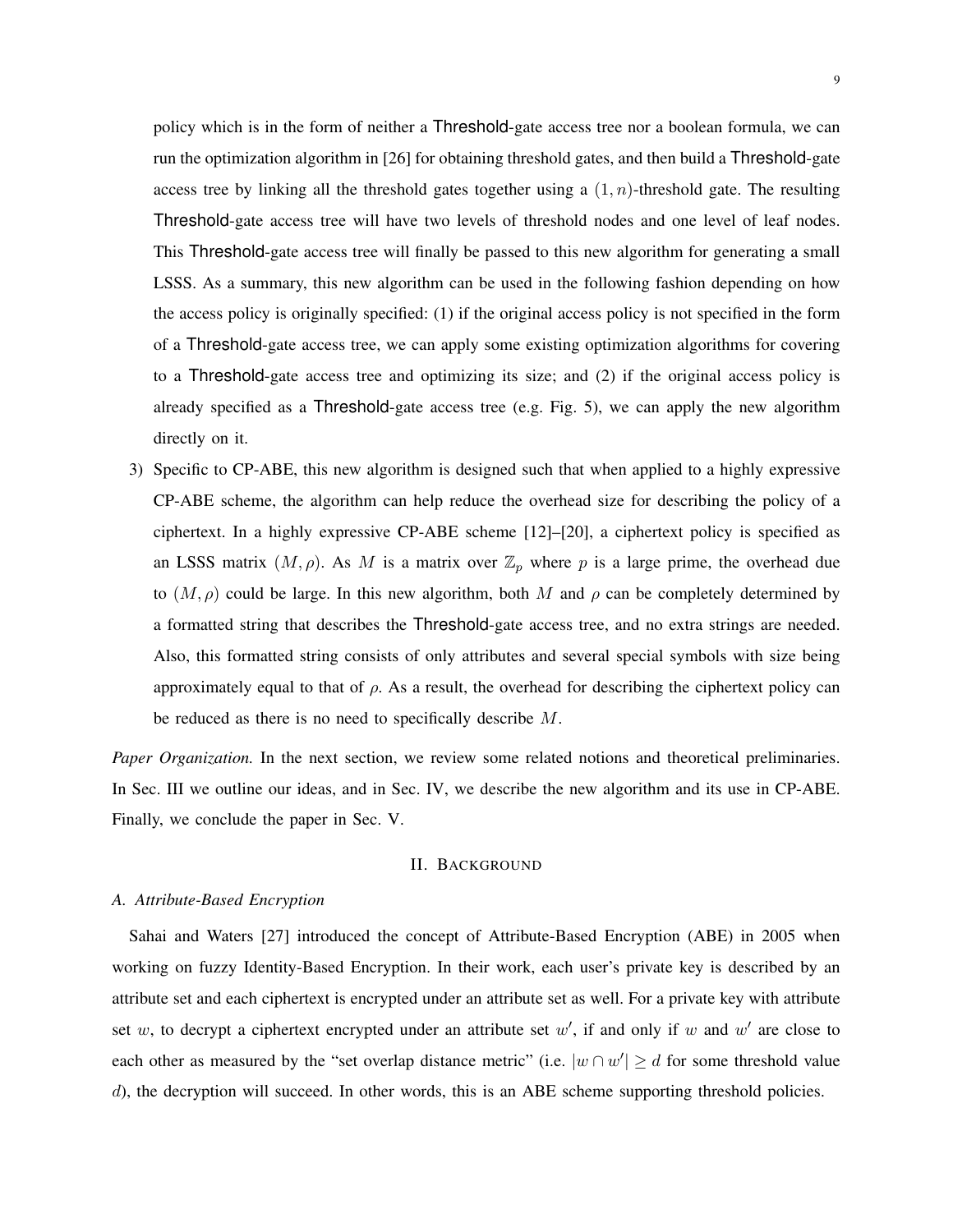In 2006, Goyal et al. [1] formalized Key-Policy ABE (KP-ABE) and Ciphertext-Policy ABE (CP-ABE). In CP-ABE, each user's private key is associated with an attribute set issued by an authority, and each ciphertext is associated with an access policy specified by the encryptor. The policy determines what users are eligible to decrypt the ciphertext. In KP-ABE, each user's private key is associated with an access policy issued by an authority. The policy determines what ciphertexts that the user is eligible to decrypt, where each ciphertext is described by an attribute set. Though we focus on CP-ABE in this paper, it is worth mentioning that KP-ABE also have many applications, such as pay-TV and audit-log [1]. Among recently proposed KP-ABE schemes [1], [14], [28]–[31], some highly expressive ones (e.g. [14], [29], [31]) also use LSSS to specify the access policies for private keys.

#### *B. Access Policies and Realizations*

An access policy can be described as an *access structure* which can be realized by a *secret sharing scheme*. In the following, we review their definitions.

**Definition 1** (Access Structure [21]). *Let*  $\mathcal{P} = \{P_1, P_2, \ldots, P_n\}$  *be a set of parties. A collection*  $\mathbb{A} \subseteq$  $2^{\{P_1, P_2, ..., P_n\}}$  is monotone if for any B and C: if  $B \in A$  and  $B \subseteq C$  then  $C \in A$ . An access structure *(respectively, monotone access structure) is a collection (respectively, monotone collection)* A *of nonempty subsets of*  $\{P_1, P_2, \ldots, P_n\}$ , i.e.,  $\mathbb{A} \subseteq 2^{\{P_1, P_2, \ldots, P_n\}} \setminus \{\emptyset\}$ . The sets in  $\mathbb{A}$  are called the authorized *sets, and the sets not in* A *are called the unauthorized sets.*

In an ABE system, the role of the parties is defined by attributes. An access structure A in ABE contains the authorized sets of attributes. Unless otherwise stated, by an access structure we mean a monotone access structure for the rest of this paper. As shown in [21], any monotone access structure can be realized by a linear secret sharing scheme. Below we use the definition from [12], [21].

Definition 2 (Linear Secret-Sharing Schemes (LSSS) [12]). *A secret sharing scheme* Π *over a set of parties*  $P$  *is called linear (over*  $\mathbb{Z}_p$ *) if* 

- 1) *the shares for each party form a vector over*  $\mathbb{Z}_p$ *, and*
- 2) *there exists a matrix* M *called the share-generating matrix for* Π*. The matrix* M *has* m *rows and* d columns. For  $i = 1, \ldots, m$ , the  $i^{th}$  row  $M_i$  of  $M$  is labeled by a party  $\rho(i)$  where  $\rho$  is a function *from*  $\{1,\ldots,m\}$  *to* P. Given a column vector  $\vec{v} = (s, r_2, \ldots, r_d)$ *, where*  $s \in \mathbb{Z}_p$  *is the secret to be shared and*  $r_2, \ldots, r_d \in \mathbb{Z}_p$  *are randomly chosen,*  $M\vec{v}$  *is the vector of* m *shares of the secret* s *according to*  $\Pi$ *. The share*  $\lambda_i = (M\vec{v})_i$ *, i.e., the inner product*  $M_i \cdot \vec{v}$ *, belongs to party*  $\rho(i)$ *.*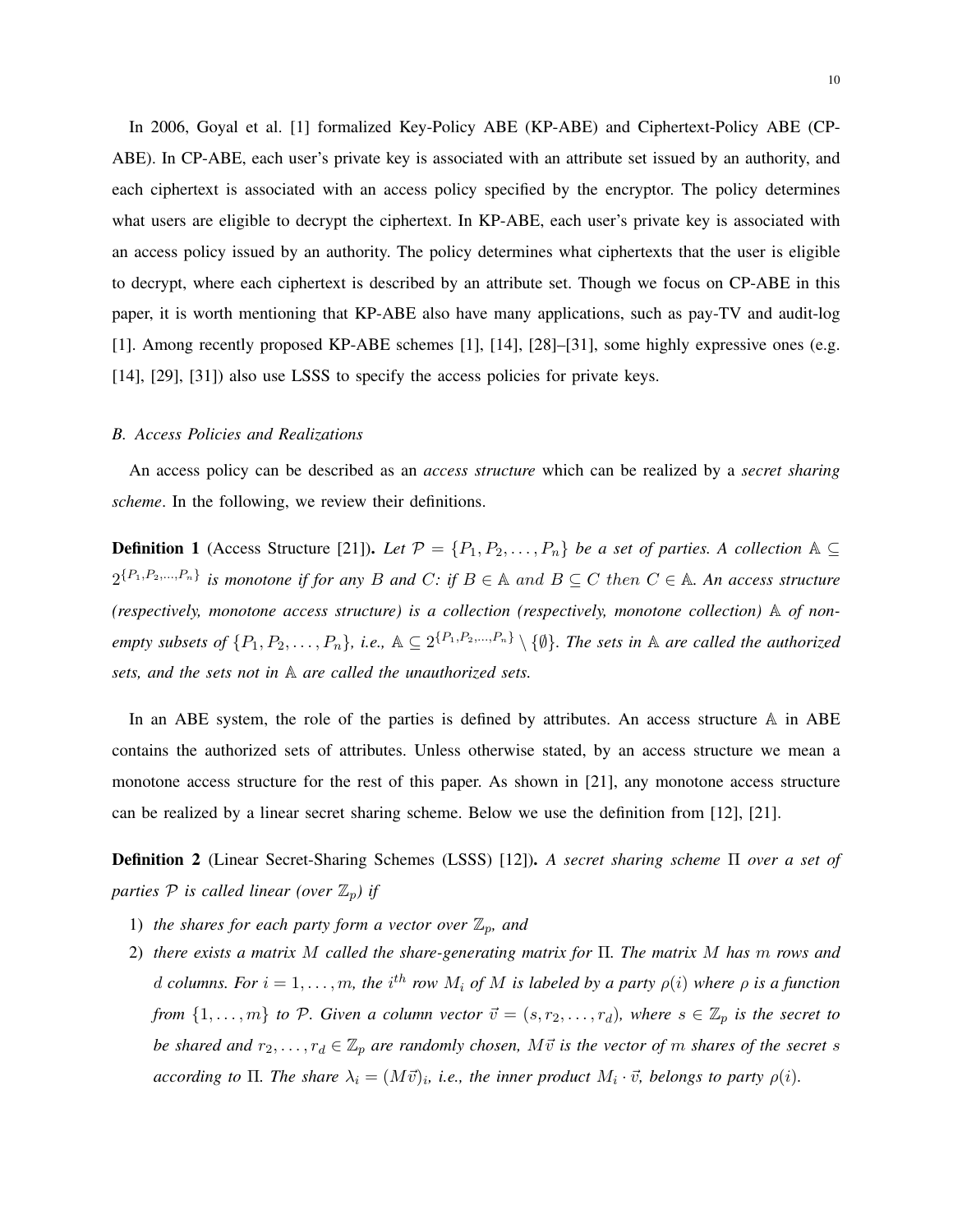Also as shown in [21], any LSSS defined as above enjoys the linear reconstruction property defined as follows. Suppose that  $\Pi$  is an LSSS for access structure A. Let  $S \in A$  be an authorized set, and  $I \subset$  $\{1,\ldots,m\}$  be defined as  $I = \{i : \rho(i) \in S\}$ . There exist constants  $\{\omega_i \in \mathbb{Z}_p\}_{i \in I}$  satisfying  $\sum_{i \in I} \omega_i M_i =$  $(1, 0, \ldots, 0)$ , so that if  $\{\lambda_i\}$  are valid shares of any secret s according to  $\Pi$ , then  $\sum_{i \in I} \omega_i \lambda_i = s$ . Furthermore, these constants  $\{\omega_i\}$  can be found in time polynomial in the size of the share-generating matrix M. For any unauthorized set, no such constants exist. The LSSS is denoted by  $(M, \rho)$ , and its size is the number of rows of  $M$ , that is,  $m$ .

In the highly expressive CP-ABE schemes mentioned above [12]–[20], each ciphertext is associated with an LSSS  $(M, \rho)$  as its access policy, and the ciphertext size is linear in the size of  $(M, \rho)$ . In the highly expressive KP-ABE schemes [14], [29], each private key is associated with an LSSS  $(M, \rho)$ , and the private key size is linear in the size of  $(M, \rho)$ .

#### *C. Different Forms for Describing Access Policies*

Besides the theoretical way of describing access policies using access structures, there are several more practical and efficient ways for describing policies. They are efficient because they can eliminate the redundancies as usually found in conventional access structures. Fig. 6 shows the different forms for describing a (2, 4)-threshold policy over the universe  $P = \{A, B, C, D\}$ . They include the minimal form access structure, the boolean formula and two types of access trees.

Minimal Form Access Structures. Due to the monotonicity, a monotone access structure A can be efficiently described by a set A<sup>−</sup>, which consists of the *minimal elements (sets)* in A, i.e., the elements in A for which no proper subset is also in A. Given  $A^-$ , A can be determined as follows. For any attribute set  $S \subseteq \mathcal{P}$ , if and only if there exists some set  $A \in \mathbb{A}^-$  such that  $S \supseteq A$ , S is an authorized set (i.e.,  $S \in A$ , or S satisfies A). We refer to  $A^-$  as the *minimal form* of A. Note that each minimal set in  $\mathbb{A}^-$  represents a distinct series of authorized sets in  $\mathbb{A}$ , i.e., suppose  $\mathbb{A}^- = \{A_1, \ldots, A_{n_{\mathbb{A}}}\}\$  and  $\mathbb{A}_n = \{ S \mid S \supseteq A_n \}$  for  $1 \le n \le n_\mathbb{A}$ , we have  $\mathbb{A} = \bigcup_{1 \le n \le n_\mathbb{A}} \mathbb{A}_n$ , and  $\mathbb{A}_{n_1} \neq \mathbb{A}_{n_2}$  for  $1 \le n_1 \ne n_2 \le n_\mathbb{A}$ . Obviously, it is more efficient to use the minimal form to describe an access policy rather than the access structure itself which may contain many redundancies.

Montone Boolean Formulas. When compared with minimal form access structure, a monotone boolean formula is more general and efficient for describing the same access policy, where a monotone boolean formula is a boolean formula without NOT. For any minimal form monotone access structure, say  $A^- = \{A_1, \ldots, A_{n_A}\}$ , an equivalent monotone boolean formula, say  $F_A = \bigvee_{1 \le n \le n_A} (\bigwedge_{x \in A_n} x)$  can be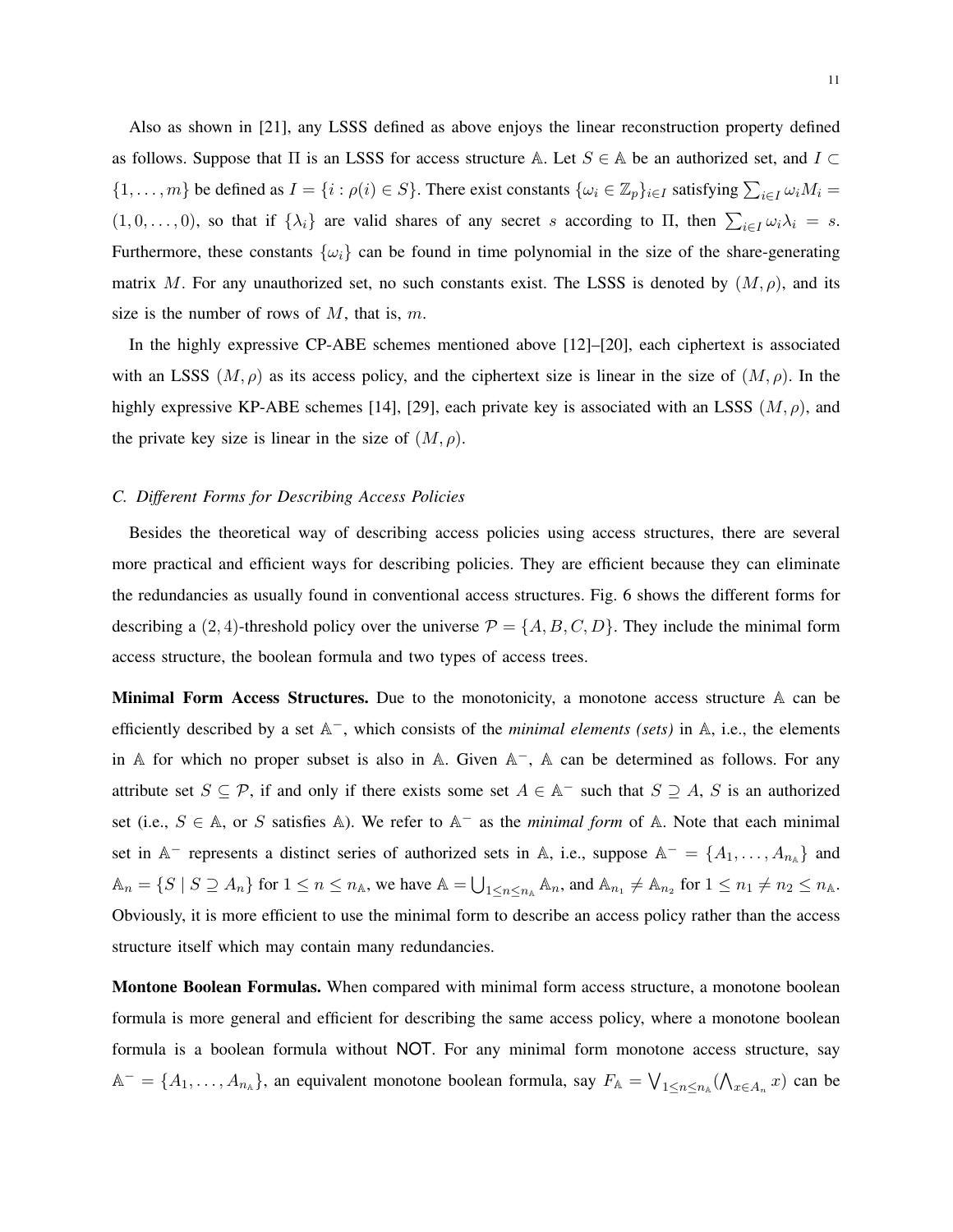

Fig. 6. Different forms for describing a  $(2, 4)$ -threshold policy over the universe  $\{A, B, C, D\}$ 

compressed and simplified further to obtain a version with smaller size, e.g,  $(A \wedge B) \vee (A \wedge C) = A \wedge (B \vee C)$ (as shown in Fig. 6). On the other side, if we already have a monotone boolean formula which describes an access policy, and want to transform it to an equivalent minimal form access structure, we need to first convert the boolean formula to an equivalent DNF, whose size may be larger than the original boolean formula.

Monotone Access Trees. On a monotone access tree, each leaf node corresponds to an attribute, and each non-leaf node represents a threshold gate, which is described by its children and a threshold value. This is generally termed as Threshold-gate access tree while a AND-OR-gate access tree (detailed below) is a special case of the Threshold-gate access tree. Whether an attribute set  $S$  satisfies a monotone access tree is determined as follows. For a leaf node, if the corresponding attribute appears in S, the leaf node is said to be satisfied. For a  $(t, n)$ -threshold gate where n is the number of its children and  $1 \leq t \leq n$  is the threshold value, if and only if at least its t (out of n) child nodes are satisfied, the  $(t, n)$ -threshold node is satisfied. If and only if the root node of the access tree is satisfied, the access tree is said to be satisfied by S. For a  $(t, n)$ -threshold gate, when  $t = 1$ , the threshold gate is an OR gate and when  $t = n$ , it is an AND gate. Hence, an AND-gate can be expressed as an  $(n, n)$ -Thresholdgate, and an OR-gate can be expressed as a  $(1, n)$ -Threshold-gate, but reversely to express a general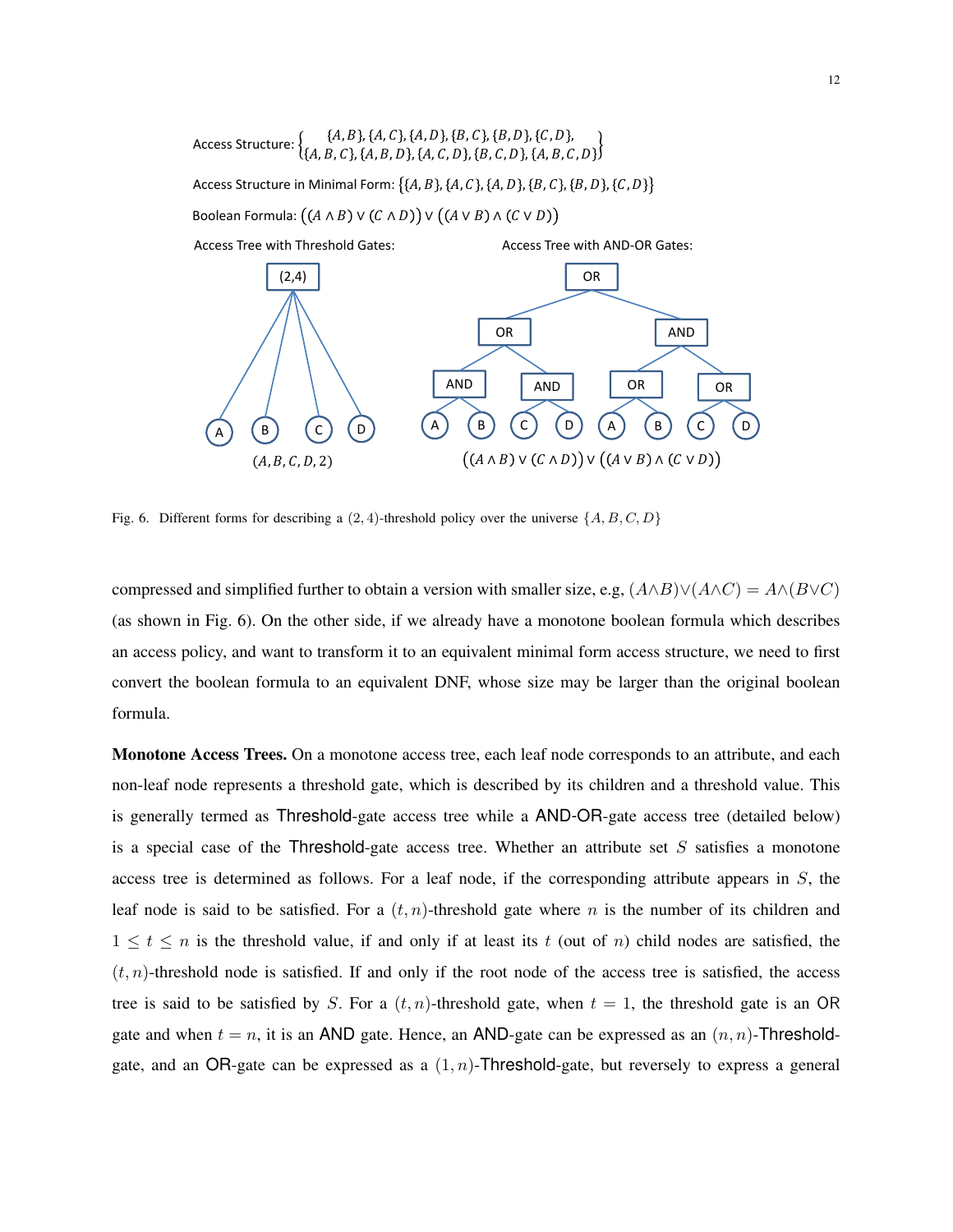$(t, n)$ -threshold gate where  $1 < t < n$ , multiple AND and OR gates have to be used. As a result, for an AND-OR-gate access tree, we can replace all the AND and OR gates on the tree with  $(n, n)$ - and  $(1, n)$ -threshold gates, respectively, and obtain a Threshold-gate access tree with the same number of leaf nodes. However, conversely for a Threshold-gate access tree, once general  $(t, n)$ -threshold gates with  $1 < t < n$  are involved, an equivalent AND-OR-gate access tree will have more leaf nodes than the original Threshold-gate access tree. Also note that an AND-OR-gate access tree is the same as an equivalent monotone boolean formula in terms of generality and efficiency, where AND gate corresponds to ∧ and OR gate to ∨.

Efficiency of These Different Forms. The expressivity of minimal form access structure, monotone boolean formula, Threshold-gate access tree and AND-OR-gate access tree are equivalent. If we use  $A > B$  (reps.  $A \equiv B$ ) to represent that form A is more efficient than form B (resp. form A is equally efficient to form  $B$ ), we have the following relationships.

Threshold-gate access tree  $>$  AND-OR-gate access tree

AND-OR-gate access tree  $\equiv$  monotone boolean formula

monotone boolean formula  $>$  (minimal form) access structure

As a summary of the above, we have the following facts.

- 1) Any monotone access structure can be described and determined by an equivalent minimal form access structure.
- 2) Any minimal form access structure can be written to an equivalent monotone boolean formula, i.e. a DNF.
- 3) Any monotone boolean formula can be illustrated as an AND-OR-gate access tree with the number of leaf nodes being equal to the size of the boolean formula.
- 4) Any AND-OR-gate access tree is a special case of a Threshold-gate access tree with the same number of leaf nodes.

Fig. 6 is also an example that Threshold-gate access tree is the most general and efficient form. When access policies are more complicated, the advantage of using Threshold-gate access trees (e.g. Fig. 5) is becoming more apparent and significant.

# *D. The Insertion of Access Structure*

The LSSS defined in Section II-B is induced from a linear algebra model of computation called *Monotone Span Program* (MSP), which was introduced by Karchmer and Widgerson [25] for computing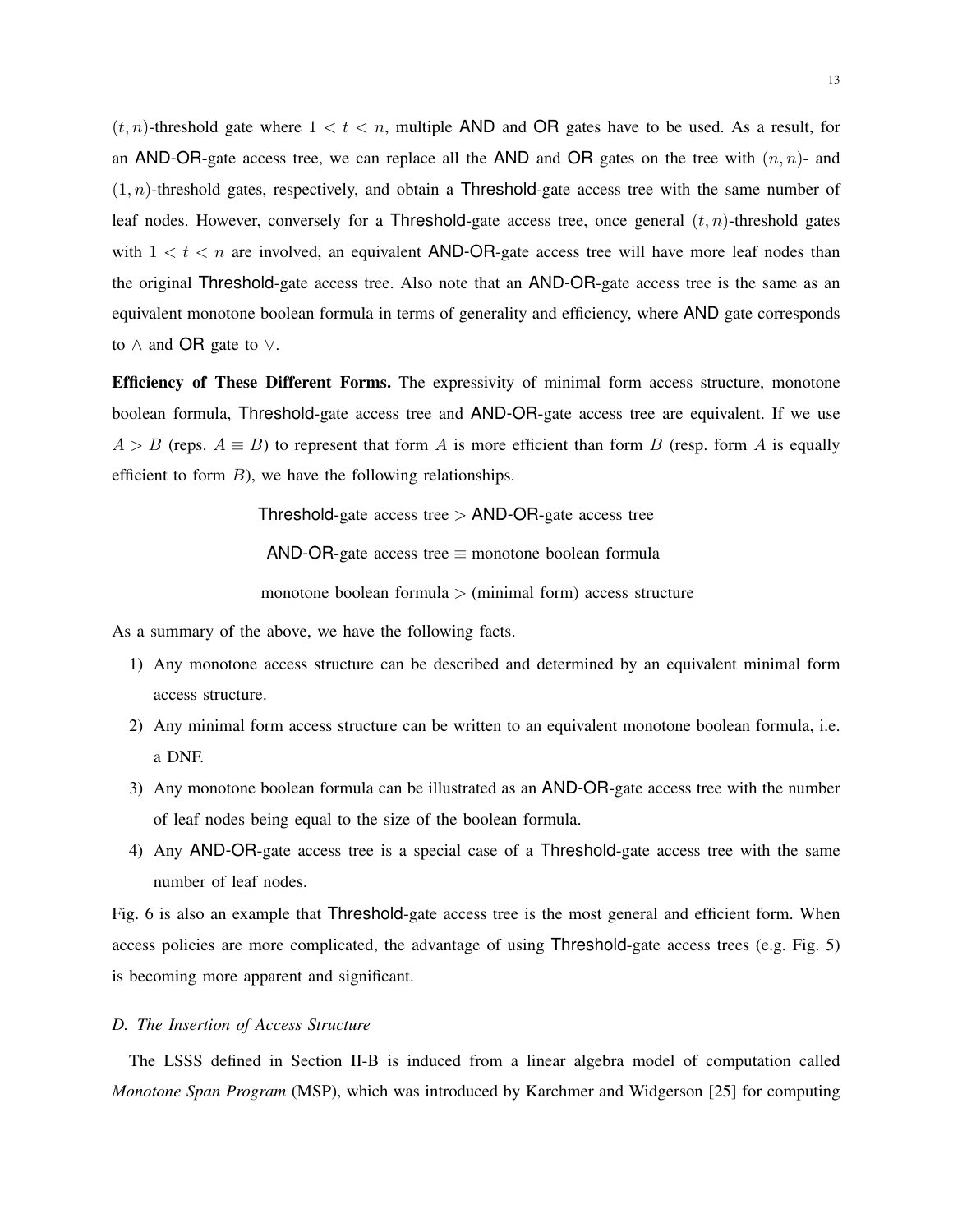

Fig. 7. The insertion of access structure

access structures. LSSS are in one-to-one correspondence with MSPs [21]. In the following, we review the work of Nikov and Nikova [32] which will later be modified and applied to the construction of our new algorithm.

**Definition 3** (The Insertion of Access Structure [32]). Let  $\mathbb{A}_1$  and  $\mathbb{A}_2$  be two monotone access structures *on participant sets*  $\mathcal{P}_1$  *and*  $\mathcal{P}_2$ *, respectively, and let*  $P_z \in \mathcal{P}_1$ *. Define "the insertion of*  $\mathbb{A}_2$  *at participant*  $P_z$  *in* A<sub>1</sub>", denoted by  $\mathbb{A}_1(P_z \to \mathbb{A}_2)$ , as a monotone access structure on the set  $(\mathcal{P}_1 \setminus \{P_z\}) \cup \mathcal{P}_2$  such *that for*  $G \subseteq (\mathcal{P}_1 \setminus \{P_z\}) \cup \mathcal{P}_2$  *we have* 

$$
G \in \mathbb{A}_1(P_z \to \mathbb{A}_2) \iff \begin{cases} (G \cap \mathcal{P}_1 \in \mathbb{A}_1), & \text{or} \\ ((G \cap \mathcal{P}_1) \cup \{P_z\} \in \mathbb{A}_1 \text{ and } G \cap \mathcal{P}_2 \in \mathbb{A}_2). \end{cases}
$$

*In other words,*  $\mathbb{A}_1(P_z \to \mathbb{A}_2)$  *is the monotone access structure*  $\mathbb{A}_1$  *with participant*  $P_z$  *"replaced" by the sets of*  $\mathbb{A}_2$ *.* 

Fig. 7 shows an example of  $\mathbb{A}_1(P_1 \to \mathbb{A}_2)$ , where  $\mathbb{A}_1$  is a  $(2, 3)$ -threshold policy on  $\{P_1, P_2, P_3\}$  and  $\mathbb{A}_2$ is a (3, 4)-threshold policy on  $\{A, B, C, D\}$ . To obtain a Threshold-gate access tree for  $\mathbb{A}_1(P_z \to \mathbb{A}_2)$ , we simply need to replace the leaf node corresponding to  $P_z$  in the access tree for  $\mathbb{A}_1$  with the access tree for  $A_2$ . In the example illustrated in Fig. 7, such as a hierarchical organization, to satisfy  $A_1$ , at least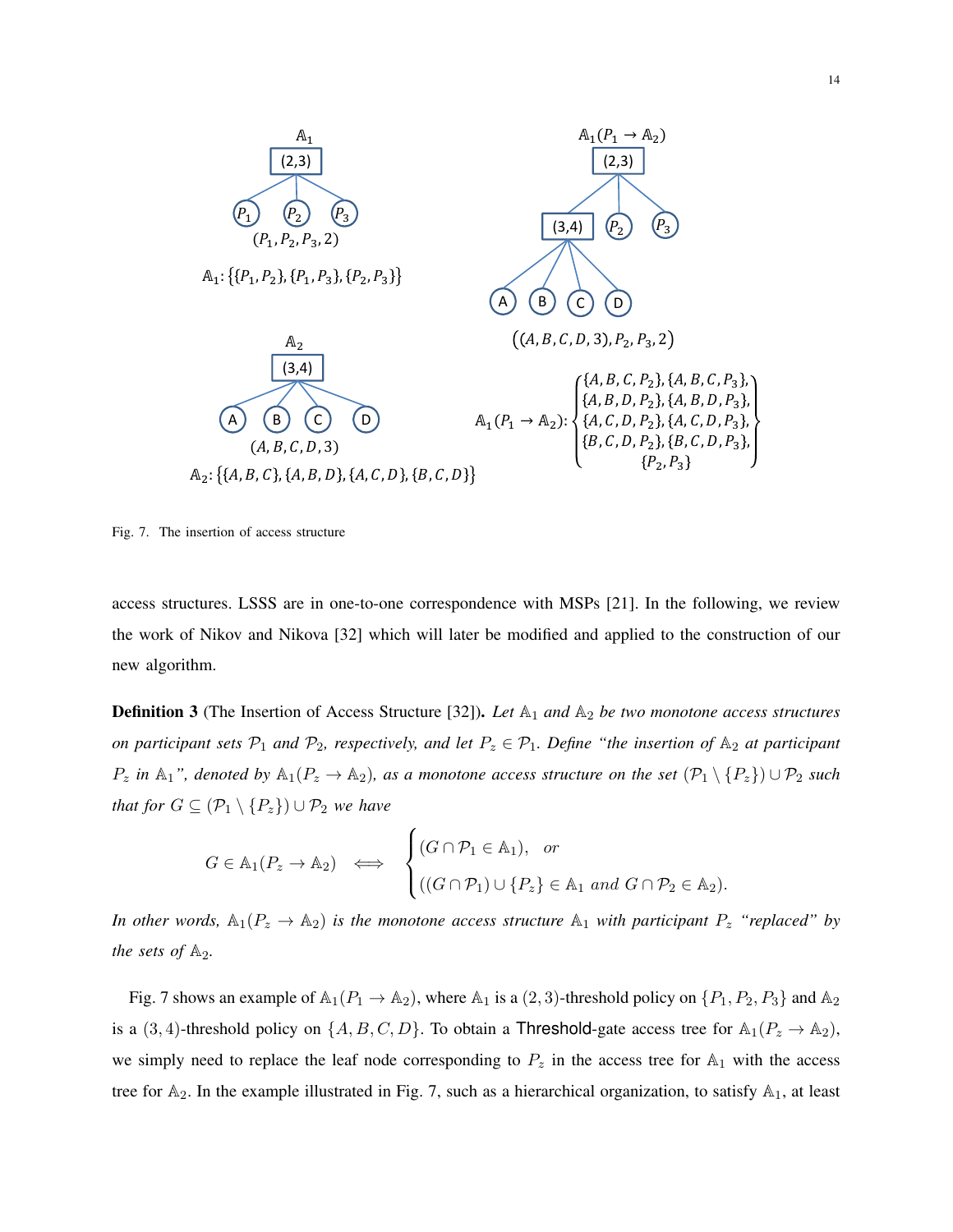two of  $\{P_1, P_2, P_3\}$  have to be present, and the privilege of  $P_1$  may be distributed to a lower level so that only if at least three out of  $\{A, B, C, D\}$  are present, can they achieve the privilege of  $P_1$ .

**Theorem 1.** [32] Let  $\mathbb{A}_1$  and  $\mathbb{A}_2$  be monotone access structures defined on participant sets  $\mathcal{P}_1$  and  $\mathcal{P}_2$ , *realized by LSSS*  $(M^{(1)}, \rho^{(1)})$  *of size*  $m_1$  *and*  $(M^{(2)}, \rho^{(2)})$  *of size*  $m_2$ *, respectively. Let*  $P_z \in \mathcal{P}_1$ *. There exists an LSSS*  $(M, \rho)$  *of size*  $m_1 + (m_2 - 1)q$  *realizing the access structure*  $\mathbb{A}_1(P_z \to \mathbb{A}_2)$ *, where* q *is the number of rows labeled by*  $P_z$  *in*  $(M^{(1)}, \rho^{(1)})$ *.* 

The construction of LSSS  $(M, \rho)$  is given as follows [32]: Let  $M^{(1)} =$  $\sqrt{ }$  $\mathcal{L}$  $M_P^{(1)}$  $P_z$  $\overline{M}^{(1)}$  $\setminus$ and  $M^{(2)} =$  $\left(\begin{array}{cc} \vec{u}^{(2)} & \widetilde{M}^{(2)} \end{array}\right)$  be  $m_1 \times d_1$  and  $m_2 \times d_2$  matrices, respectively, where  $M_{P_z}^{(1)}$  $P_z^{(1)}$  are the q rows labeled by  $P_z$ 

and  $\vec{u}^{(2)}$  is the first column, assuming that the rows of  $P_z$  are the first rows in  $M^{(1)}$ . Let  $M_{P_z}^{(1)}$  $P_{z}^{(1)} =$   $\vec{v}_2$ . . .  $\vec{v}_q$  $\begin{array}{c} \hline \end{array}$ ,

$$
\vec{u}^{(2)} = \begin{pmatrix} u_1 \\ u_2 \\ \vdots \\ u_{m_2} \end{pmatrix}, \text{ and define } \vec{v}_i \otimes \vec{u}^{(2)} = \begin{pmatrix} u_1 \vec{v}_i \\ u_2 \vec{v}_i \\ \vdots \\ u_{m_2} \vec{v}_i \end{pmatrix}, \text{ where } \vec{v}_i \ (i = 1, \dots, q) \text{ are row vectors in } \mathbb{Z}_p^{d_1}
$$
  
and  $u_j \in \mathbb{Z}_p$   $(j = 1, \dots, m_2)$ . Note that  $\vec{v}_i \otimes \vec{u}^{(2)}$  is an  $m_2 \times d_1$  matrix. Using **0** to denote all-zero  $\begin{pmatrix} \vec{v}_1 \otimes \vec{u}^{(2)} & \vec{M}^{(2)} & \vec{M}^{(2)} & \vec{M}^{(2)} & \vec{M}^{(2)} & \vec{M}^{(2)} & \vec{M}^{(2)} & \vec{M}^{(2)} & \vec{M}^{(2)} & \vec{M}^{(2)} & \vec{M}^{(2)} & \vec{M}^{(2)} & \vec{M}^{(2)} & \vec{M}^{(2)} & \vec{M}^{(2)} & \vec{M}^{(2)} & \vec{M}^{(2)} & \vec{M}^{(2)} & \vec{M}^{(2)} & \vec{M}^{(2)} & \vec{M}^{(2)} & \vec{M}^{(2)} & \vec{M}^{(2)} & \vec{M}^{(2)} & \vec{M}^{(2)} & \vec{M}^{(2)} & \vec{M}^{(2)} & \vec{M}^{(2)} & \vec{M}^{(2)} & \vec{M}^{(2)} & \vec{M}^{(2)} & \vec{M}^{(2)} & \vec{M}^{(2)} & \vec{M}^{(2)} & \vec{M}^{(2)} & \vec{M}^{(2)} & \vec{M}^{(2)} & \vec{M}^{(2)} & \vec{M}^{(2)} & \vec{M}^{(2)} & \vec{M}^{(2)} & \vec{M}^{(2)} & \vec{M}^{(2)} & \vec{M}^{(2)} & \vec{M}^{(2)} & \vec{M}^{(2)} & \vec{M}^{(2)} & \vec{M}^{(2)} & \vec{M}^{(2)} & \vec{M}$ 

matrices, let  $M =$  $\left( \begin{array}{cccc} \vec{v}_1 \otimes \vec{u}^{(2)} & \widetilde{M}^{(2)} & \mathbf{0} & \cdots & \mathbf{0} \end{array} \right)$   $\vec{v}_2 \otimes \vec{u}^{(2)}$  **0**  $\widetilde{M}^{(2)}$   $\therefore$  :  $\vdots$  .  $\vdots$  .  $\vdots$  .  $\vdots$  .  $\vdots$  . 0  $\vec{v}_q \otimes \vec{u}^{(2)}$  0 · · · 0  $\widetilde{M}^{(2)}$  $\overline{M}^{(1)}$  0  $\cdots$  0 0  $\begin{array}{c} \hline \end{array}$ , the rows of  $\left(\overline{M}^{(1)}\ 0\right)$  are labeled as

the corresponding rows of  $\overline{M}^{(1)}$  in  $(M^{(1)}, \rho^{(1)})$ . For  $i = 1$  to q, the rows of  $\begin{pmatrix} \vec{v}_i \otimes \vec{u}^{(2)} & \mathbf{0} & \widetilde{M}^{(2)} & \mathbf{0} \end{pmatrix}$ are labeled as the corresponding rows of  $\widetilde{M}^{(2)}$  in  $(M^{(2)}, \rho^{(2)})$ . Then M computes the access structure  $\mathbb{A}_1(P_z \to \mathbb{A}_2)$ , and it is an  $(m_1 + (m_2 - 1)q) \times (d_1 + (d_2 - 1)q)$  matrix. We refer readers to [32] for the proof.

# III. OUR APPROACH – FROM THRESHOLD-GATE ACCESS TREES TO LSSS MATRICES

We now describe our method to construct an LSSS matrix from a Threshold-gate access tree. Inspired by Theorem 1, we repeatedly carry out the "insertion" operation on two Threshold access structures,

 $\sqrt{\vec{u}}$ 

 $\vec{v}_1$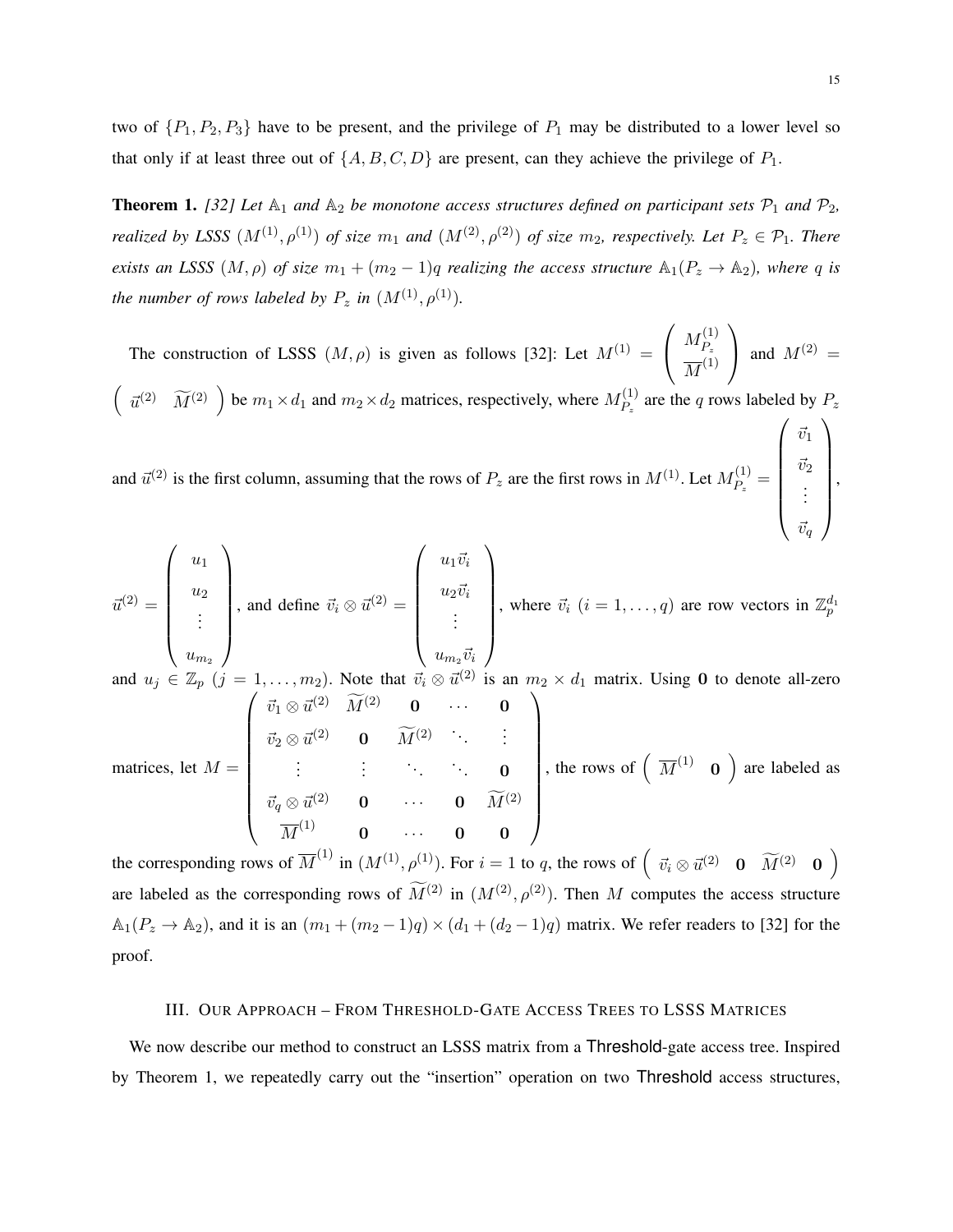and our ideas can be outlined as follows: (1) for a single  $(t, n)$ -threshold gate, find its LSSS matrix; (2) repeatedly perform the "insertion" of Threshold-gate access trees according to the structure of the input Threshold-gate access tree; and (3) use a formatted string to describe the input Threshold-gate access tree and design an algorithm which can output  $(M, \rho)$  based on the formatted string alone.

#### *A. Recursive-Form Strings*

Recall that in a Threshold-gate access tree, each leaf node corresponds to an attribute, and each nonleaf node is a threshold gate, described by its children and a threshold value. A Threshold-gate access tree can naturally be described using a recursive-form string as follows.

- 1) Without loss of generality, we assume the symbols "(", "," and ")" are not in the attribute universe, where "()" will be used to define non-leaf nodes and "," will work as separator to separate the child nodes of each non-leaf node.
- 2) A Threshold-gate access tree A is described by a string that describes its root node. In particular, suppose that the root node is a  $(t, n)$ -threshold gate, the access tree can then be described by a string  $(F_1, F_2, \ldots, F_n, t)$  where t is the threshold value and  $F_i$   $(1 \le i \le n)$  represents the children of the root node.
- 3)  $F_i$  is an attribute corresponding to a leaf node, or a non-leaf node described by its children and a threshold value, i.e.  $F_i = (F_{i,1}, F_{i,2}, \ldots, F_{i,n_i}, t_i)$ , where  $F_{i,1}, F_{i,2}, \ldots, F_{i,n_i}$  represent the  $n_i$ children of  $F_i$  and  $t_i$  is a threshold value with  $1 \le t_i \le n_i$ .

For example, the access tree in Fig. 5 can be described using a recursive-form string, namely,  $((A, B, C, 2),$  $(D, E, F, 2), (G, H, (I, J, K, L, 3), 2), 2),$  where  $(A, B, C, 2), (D, E, F, 2)$  and  $(G, H, (I, J, K, L, 3), 2)$ are the three children of the root node. For the node  $(G, H, (I, J, K, L, 3), 2)$ , the first two children are the leaf nodes corresponding to attributes G and H, respectively, and the third child is a  $(3, 4)$ -threshold gate described by  $(I, J, K, L, 3)$ .

We refer to such a recursive-form string as a *threshold-tree-string*. Furthermore, given a thresholdtree-string  $F_{A}$ , when we say "i<sup>th</sup> attribute of  $F_{A}$ " we mean the i<sup>th</sup> attribute, indexed from left to right, ignoring the symbols "(", ")" and ",". Suppose  $F_A = ((A, B, C, 2), (A, D, 1), E, 3)$ , the  $1^{st}$ ,  $2^{nd}$ ,  $3^{rd}$ ,  $4^{th}$ ,  $5^{th}$ , and  $6^{th}$  attributes of  $F_A$  are A, B, C, A, D, and E, respectively.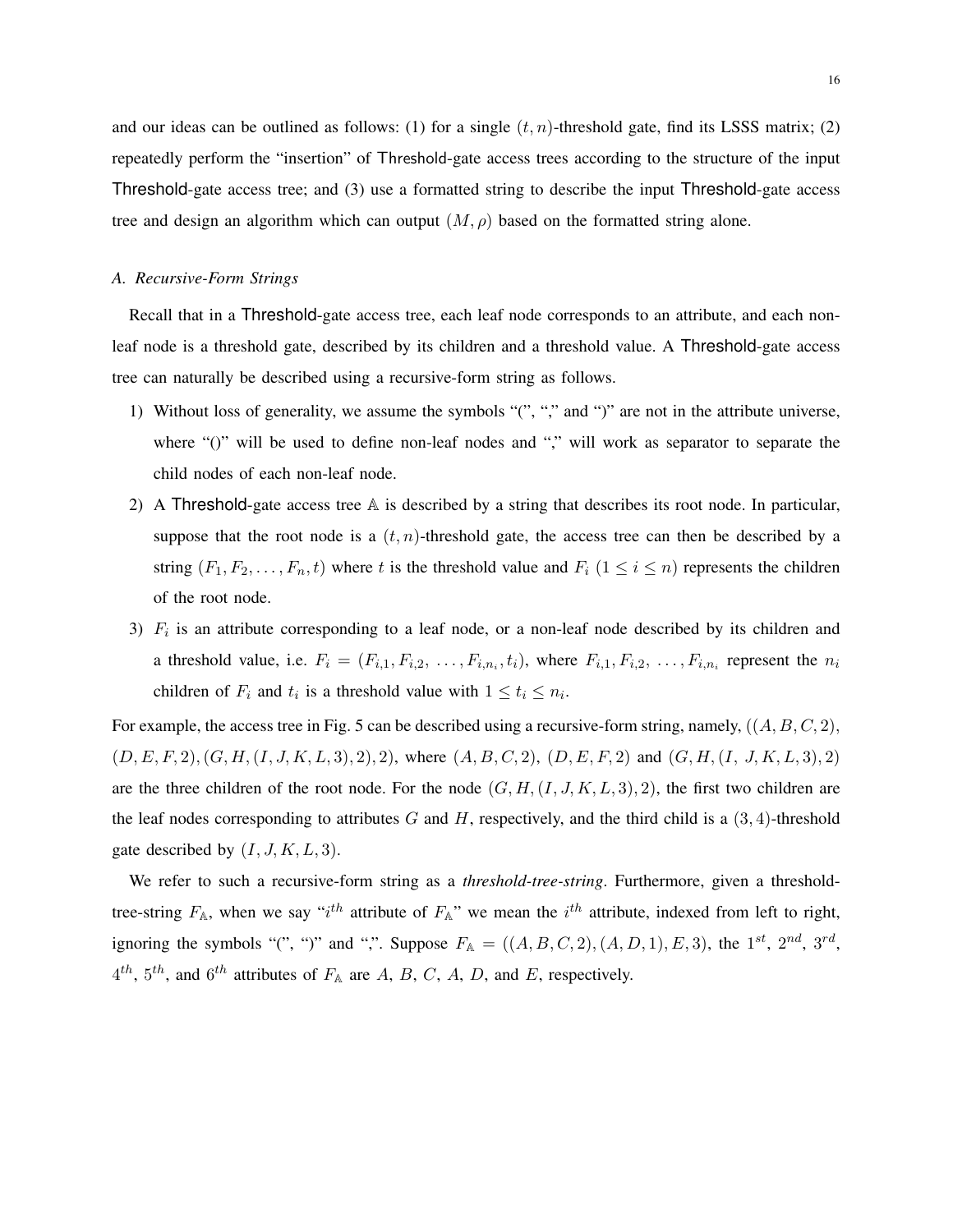## *B. LSSS for* Threshold *Access Structures*

For a  $(t, n)$ -threshold access structure  $(P_1, P_2, \ldots, P_n, t)$ , we can construct the corresponding LSSS over  $\mathbb{Z}_p$ ,  $p > n + 1$ , as

$$
M = \begin{pmatrix} 1 & 1 & 1 & \dots & 1 \\ 1 & 2 & 2^2 & \dots & 2^{t-1} \\ 1 & 3 & 3^2 & \dots & 3^{t-1} \\ \vdots & \vdots & \vdots & \vdots & \vdots \\ 1 & n & n^2 & \dots & n^{t-1} \end{pmatrix}, \ \rho(i) = P_i \text{ (for } i = 1, \dots, n).
$$
 (1)

We can verify that  $(M, \rho)$  realizes  $(P_1, P_2, \ldots, P_n, t)$  as follows. To share a secret  $s \in \mathbb{Z}_p$  in a  $(t, n)$ threshold style, we choose a random vector  $\vec{v} = (s, a_1, \dots, a_{t-1}) \in \mathbb{Z}_p^t$  and give the inner product  $\lambda_i = (M_i \cdot \vec{v})$  to participant  $P_i$ . Consider the polynomial  $f(x) = s + a_1x + a_2x^2 + \cdots + a_{t-1}x^{t-1}$ , we have that  $\lambda_i = f(i)$ , that is, participant  $P_i$  has the value  $f(i)$ . In other words, we are implementing Shamir's secret sharing scheme [33] for a  $(t, n)$ -threshold function. According to the security of Shamir's secret sharing scheme, we know that if and only if at least t of  $\{\lambda_i\}_{i=1}^n$  are known, the secret s can be reconstructed. Note that M is completely determined by the values of n and t, and  $(M, \rho)$  is completely determined by the string  $(P_1, P_2, \ldots, P_n, t)$  as  $\rho(i) = P_i$ .

## *C. Our Modified Construction for Theorem 1*

In the construction for Theorem 1 (Section II-D), it is assumed that (1) the construction handles all the q rows owned by  $P_z$  in one "insertion", and (2) all the q rows of  $P_z$  are the *first* rows in  $M^{(1)}$ . As directly using the original construction [32] for Theorem 1 will incur complex codes and additional overhead, for example, which are entailed to finding all the rows owned by  $P_z$  and arranging them in the first rows of  $M^{(1)}$ , we propose to view and describe the construction in a different way:

1) Let  $(M, \rho)$  be an LSSS realizing access structure A, and its size be m. For any  $1 \le i, j \le m$ , define  $(M', \rho')$  as follows:

$$
M'_i = M_j, \qquad M'_j = M_i, \qquad M'_k = M_k(\forall k \neq i, j);
$$
  

$$
\rho'(i) = \rho(j), \quad \rho'(j) = \rho(i), \quad \rho'(k) = \rho(k)(\forall k \neq i, j).
$$

Obviously  $(M', \rho')$  is also an LSSS realizing A. This implies that when we use the construction for Theorem 1 we do not need to arrange the rows of  $P_z$  to the first rows of the matrix.

2) To design an efficient and easily comprehensible algorithm, it is desirable to handle one row in each "insertion" operation and by repeating the one-row-insertion operation to handle the cases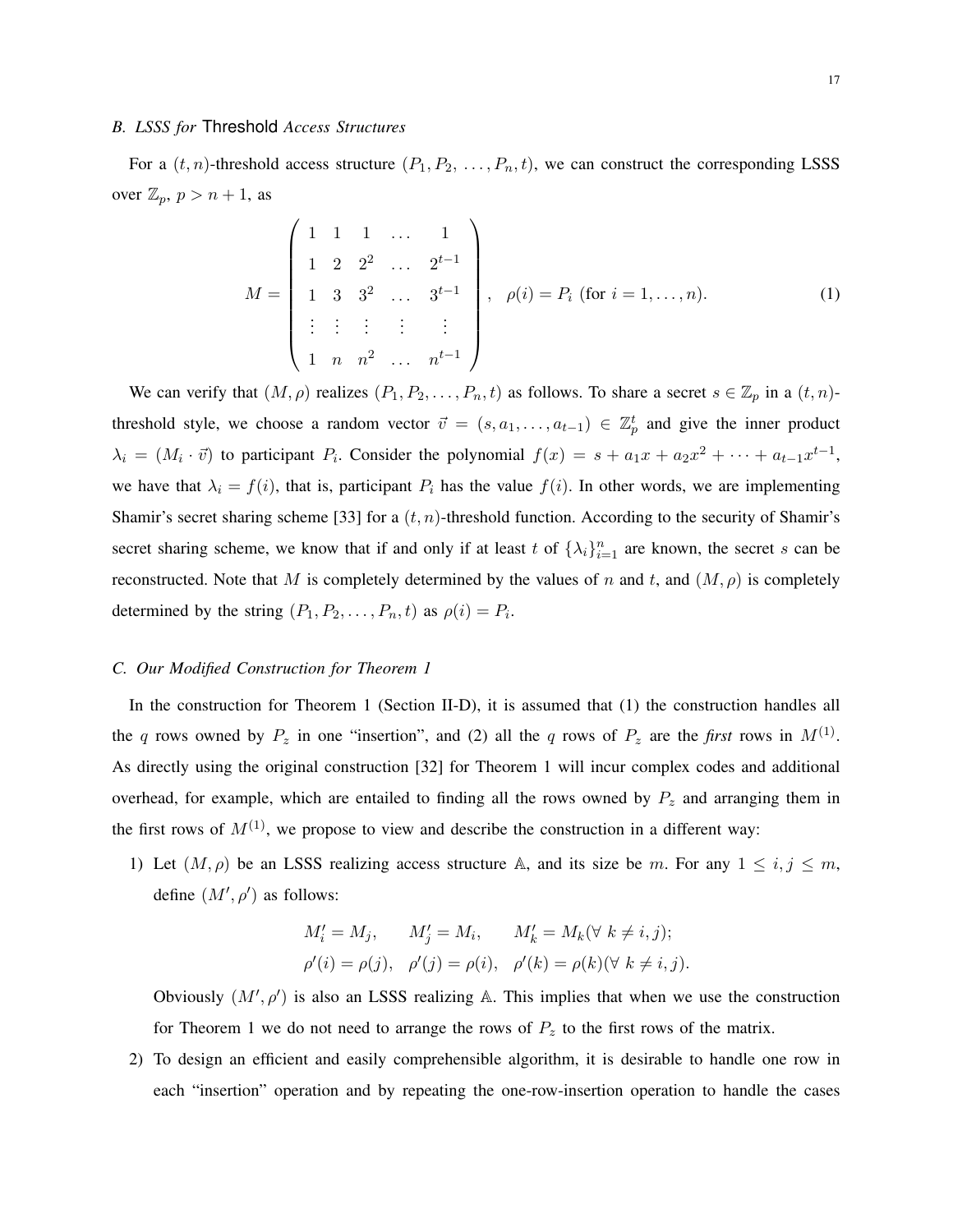$$
M^{(1)} = \begin{pmatrix} \overline{M}^{(11)} \\ \overline{v}_1 \\ \overline{M}^{(12)} \\ \overline{w}_2 \\ \overline{M}^{(13)} \end{pmatrix} \xrightarrow{\text{row } \vec{v}_1} M^{(1)} = \begin{pmatrix} \overline{M}^{(11)} & \mathbf{0} \\ \overline{v}_1 \otimes \overline{u}^{(2)} & \widetilde{M}^{(2)} \\ \overline{M}^{(12)} & \mathbf{0} \\ \overline{w}_2 & \overline{0} \\ \overline{M}^{(13)} & \mathbf{0} \end{pmatrix} \xrightarrow{\text{row } (\vec{v}_2 - \vec{0})}
$$
\n
$$
M^{(1)} = \begin{pmatrix} \overline{M}^{(11)} & \mathbf{0} & \mathbf{0} \\ \overline{v}_1 \otimes \overline{u}^{(2)} & \widetilde{M}^{(2)} & \mathbf{0} \\ \overline{M}^{(12)} & \mathbf{0} & \mathbf{0} \\ \overline{M}^{(12)} & \mathbf{0} & \mathbf{0} \\ \overline{v}_2 \otimes \overline{u}^{(2)} & \overline{0} \otimes \overline{u}^{(2)} & \widetilde{M}^{(2)} \\ \overline{M}^{(13)} & \mathbf{0} & \mathbf{0} \end{pmatrix} = \begin{pmatrix} \overline{M}^{(11)} & \mathbf{0} & \mathbf{0} \\ \overline{v}_1 \otimes \overline{u}^{(2)} & \widetilde{M}^{(2)} & \mathbf{0} \\ \overline{M}^{(12)} & \mathbf{0} & \mathbf{0} \\ \overline{v}_2 \otimes \overline{u}^{(2)} & \mathbf{0} & \widetilde{M}^{(2)} \\ \overline{M}^{(13)} & \mathbf{0} & \mathbf{0} \end{pmatrix}.
$$

Note that handling insertion of multiple rows through repeating one-row-insertion as above is based on the fact that in the expanded columns in each insertion, all elements but those in  $\widetilde{M}^{(2)}$  are zero, so that in the next insertion we have  $\vec{0} \otimes \vec{u}^{(2)} = 0$ .

# IV. THE NEW LSSS GENERATION ALGORITHM

# *A. The Algorithm*

For a Threshold-gate access tree A, taking the corresponding threshold-tree-string  $F_A$  as input, using an LSSS as in Equation (1) for each Threshold-gate, we can follow the threshold-tree-string's structure to repeatedly execute the one-row-insertion, and eventually output an LSSS  $(M, \rho)$  for A, where  $\rho$  is determined by  $F_A$  as the *i*-th row of M is labeled by the *i*-th attribute of  $F_A$ . In particular, each node of the access tree is regarded as a participant of a threshold access structure specified by its parent node. Then we start with a  $(1, 1)$ -threshold LSSS and consider the root node of the tree as its participant. We repeatedly execute the one-row-insertion on the non-leaf nodes of the tree, and will eventually obtain the desirable LSSS. Below is the LSSS generation algorithm with pseudo code given in Algorithm 1.

#### Algorithm Description.

• Input: A threshold-tree-string  $F_A$  for a Threshold-gate access tree A.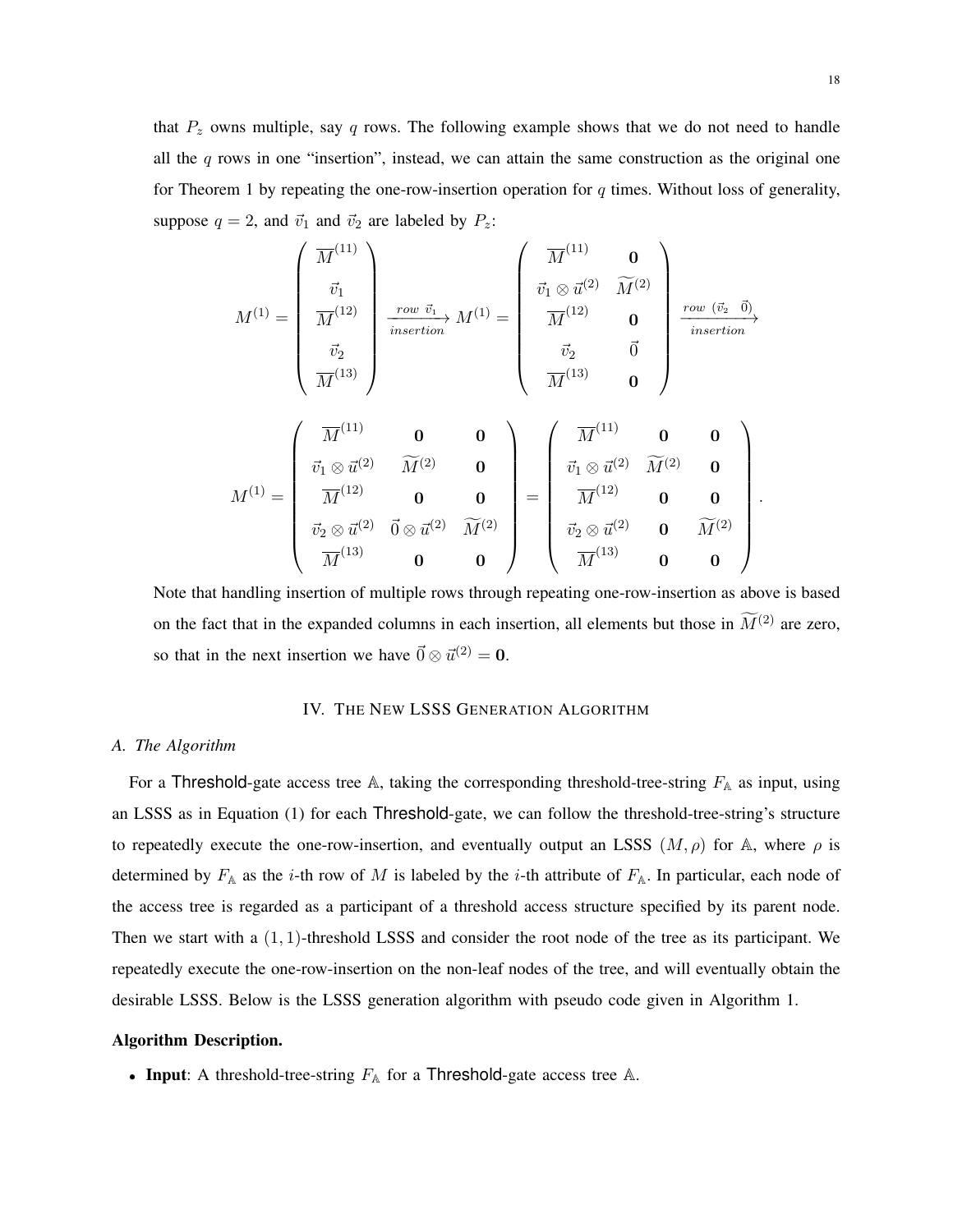- Output: A matrix M and a function  $\rho$ , which maps the i<sup>th</sup> row of M to the i<sup>th</sup> attribute in  $F_{\mathbb{A}}$ ,  $(M, \rho)$  is the LSSS realizing A.
- Convert( $F_A$ ): In the following, M is an  $m \times d$  matrix over  $\mathbb{Z}_p$ , and  $L = (L_1, L_2, \ldots, L_m)$  a vector with m coordinates, where each coordinate is an attribute or a threshold-tree-string. The  $i^{th}$ coordinate of L labels the  $i^{th}$  row of M.
	- 1) Let matrix  $M = (1)_{1 \times 1}$ , vector  $L = (F_A)$ , and  $m = 1, d = 1$ .
	- 2) Repeat the following until all coordinates of  $L$  are attributes:
		- a) Consider M to be an  $m \times d$  matrix over  $\mathbb{Z}_p$ , and  $L = (L_1, L_2, \ldots, L_m)$ .
		- b) Scan the coordinates of  $L$  to find the first coordinate that is a threshold-tree-string rather than an attribute. Suppose the index of this coordinate is  $z$ . We have a threshold-tree-string  $L_z = F_z = (F_{z,1}, F_{z,2}, \dots, F_{z,m_2}, d_2)$ . *Remark*: If such a coordinate does not exist, it means that all the coordinates have been attributes and the algorithm should stop and output the matrix M.
		- c) Resolve  $F_z$  to obtain its  $m_2$  children  $F_{z,1}, F_{z,2}, \ldots, F_{z,m_2}$  and threshold value  $d_2$ .
		- d) For this  $(d_2, m_2)$ -threshold access structure, construct the corresponding LSSS matrix according to Equation (1), then execute "insertion" of this  $(d_2, m_2)$ -LSSS matrix on the  $z^{th}$  row of M to obtain a new M with  $m - 1 + m_2$  rows and  $d + d_2 - 1$  columns. Set  $L = (L_1, L_2, \ldots, L_{z-1}, F_{z,1}, F_{z,2}, \ldots, F_{z,m_2}, L_{z+1}, \ldots, L_m)$ , and then set  $m = m-1+m_2$ , and  $d = d - 1 + d_2$ .
	- 3) Return the matrix M.

Note that "2.(c) Resolve  $F_z$  to obtain its  $m_2$  children  $F_{z,1}, F_{z,2}, \ldots, F_{z,m_2}$  and its threshold value  $d_2$ " is easy and we do not discuss the detail here.

The algorithm above is simple and efficient with rationale based on the following: (1) each time only *one* row labeled by a threshold-tree-string is handled; (2) using the construction of  $(d_2, m_2)$ -LSSS from Equation (1) to ensure that the LSSS matrix for A is completely determined by  $F_A$  as the  $i^{th}$  row of the resulting M is labeled by the i<sup>th</sup> attribute in  $F_{\mathbb{A}}$ ; (3) the first column of  $M_2$ , i.e.,  $\vec{u}^{(2)}$ , is an all-one vector, so that  $\vec{v}_z \otimes \vec{u}^{(2)}$  can easily be obtained by repeating the row  $\vec{v}_z$  d<sub>2</sub> times; and (4) the elements of  $\widetilde{M}^{(2)}$  can easily be obtained (the pseudo code, Algorithm 1, Line 29 to 33).

## *B. Complexity*

Regarding the computational complexity of the algorithm, the major cost is on " $x \leftarrow x * a \mod p$ ", that is, computing  $a^j \bmod p$   $(a = 1, \ldots, n; j = 1, \ldots, t-1)$  for each  $(t, n)$ -threshold gate. While most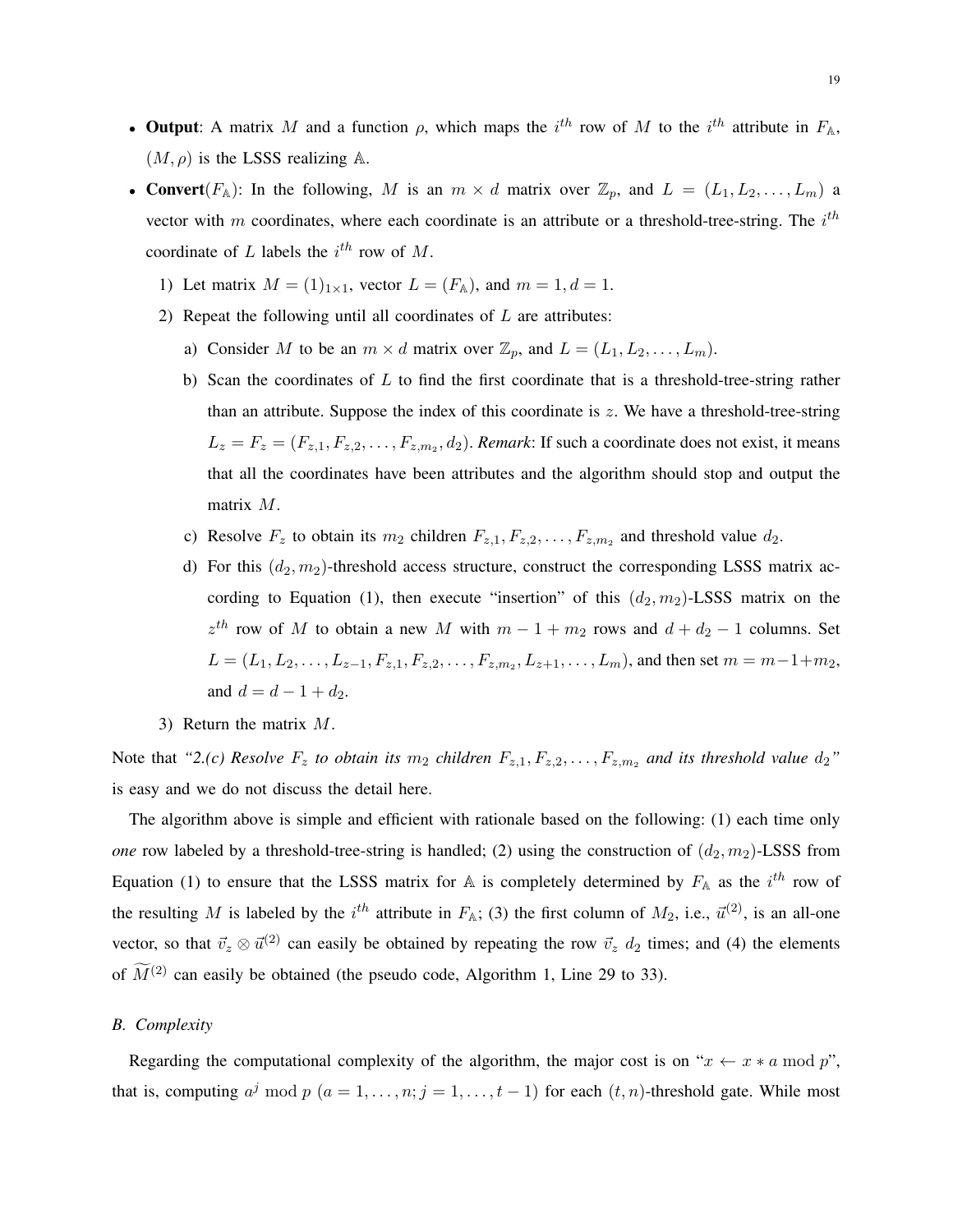Algorithm 1  $Convert(F_{\mathbb{A}})$ 1:  $(M[1, 1], L[1], m, d) \leftarrow (1, F_{\mathbb{A}}, 1, 1), z \leftarrow 1$ 2: while  $z \neq 0$  do 3:  $z \leftarrow 0, i \leftarrow 1$ 4: while  $i \leq m$   $AND$   $z = 0$  do 5: if L[i] is a threshold-tree-string then 6:  $z \leftarrow i$ 7: end if 8:  $i \leftarrow i + 1$ 9: end while 10: if  $z \neq 0$  then 11:  $F_z \leftarrow L[z]$ 12:  $m_2 \leftarrow$  the number of children of  $F_z$ ,  $d_2 \leftarrow$  the threshold value of  $F_z$ 13:  $L_2[i] \leftarrow$  the  $i^{th}$  children of  $F_z$   $(i = 1, 2, \dots, m_2)$ 14:  $(M_1, L_1, m_1, d_1) \leftarrow (M, L, m, d)$ 15: **for**  $i = 1$  to  $z - 1$  step 1 **do** 16:  $L[i] \leftarrow L_1[i]$ 17: **for**  $j = 1$  to  $d_1$  step 1 **do** 18:  $M[i, j] \leftarrow M_1[i, j]$ 19: end for 20: **for**  $j = d_1 + 1$  to  $d_1 + d_2 - 1$  step 1 **do** 21:  $M[i, j] \leftarrow 0$ 22: end for 23: end for 24: **for**  $i = z$  to  $z + m_2 - 1$  step 1 **do** 25:  $L[i] \leftarrow L_2[i - z + 1]$ 26: **for**  $j = 1$  to  $d_1$  step 1 **do** 27:  $M[i, j] \leftarrow M_1[z, j]$ 28: end for 29:  $a \leftarrow i - (z - 1), \quad x \leftarrow i - (z - 1)$ 30: **for**  $j = d_1 + 1$  to  $d_1 + d_2 - 1$  step 1 **do** 31:  $M[i, j] \leftarrow x$ 32:  $x \leftarrow x * a \mod p$ 33: end for 34: end for 35: **for**  $i = z + m_2$  to  $m_1 + m_2 - 1$  step 1 **do** 36:  $L[i] \leftarrow L_1[i - m_2 + 1]$ 37: **for**  $j = 1$  to  $d_1$  step 1 **do** 38:  $M[i, j] \leftarrow M_1[i - m_2 + 1, j]$ 39: end for 40: **for**  $j = d_1 + 1$  to  $d_1 + d_2 - 1$  step 1 **do** 41:  $M[i, j] \leftarrow 0$ 42: end for 43: end for 44:  $(m, d) \leftarrow (m_1 + m_2 - 1, d_1 + d_2 - 1)$ 45: end if 46: end while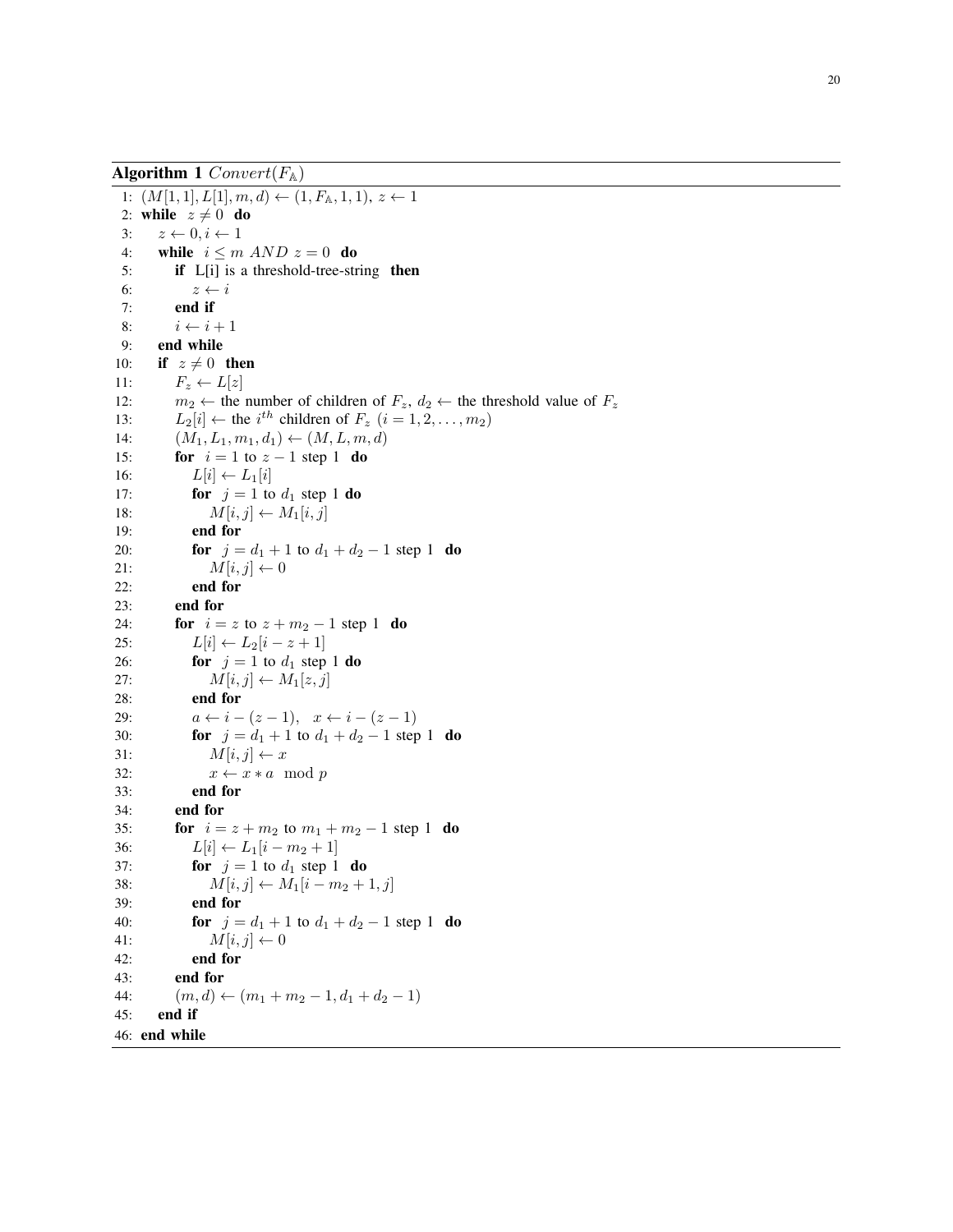values will be used multiple times, the computation cost can be further reduced by storing the values of  $a^j \bmod p$ .

Taking as input the number of leaf nodes in the Threshold-gate access tree, say  $n$ , suppose there are I non-leaf nodes, we can analyze the time complexity of the algorithm (Algorithm 1) as follows.

- 1) Line 3 to 45 are executed I times, one time for each non-leaf node. We use  $k = 1, \ldots, I$  to index these executions.
- 2) Line 3 to 9 are to find the first threshold-tree-string (if there exists one). Suppose the  $z_k$ -th coordinate of  $L$ [] is the first threshold-tree-string.
- 3) Line 10 to 45 are to resolve  $L[z_k]$  to its children and threshold value, and execute the "Insertion" operation. We use  $m_{1,k} \times d_{1,k}$  and  $m_{2,k} \times d_{2,k}$  to denote the size of corresponding matrices.

The time complexity for the  $k$ -th non-leaf node is

$$
z_k \quad \text{for Line 3 to Line 9}
$$
\n
$$
+m_{2,k} \quad \text{for Line 13}
$$
\n
$$
+(z_k - 1) \times (d_{1,k} + d_{2,k} - 1) \quad \text{for Line 15 to Line 23}
$$
\n
$$
+m_{2,k} \times (d_{1,k} + d_{2,k} - 1) \quad \text{for Line 24 to Line 34}
$$
\n
$$
+(m_{1,k} - z_k) \times (d_{1,k} + d_{2,k} - 1) \quad \text{for Line 35 to Line 43,}
$$

and hence the total complexity of the algorithm is

$$
T(n) = \sum_{k=1}^{I} z_k + m_{2,k} + (z_k - 1 + m_{2,k} + m_{1,k} - z_k) \times (d_{1,k} + d_{2,k} - 1)
$$
  
\n
$$
= \sum_{k=1}^{I} z_k + \sum_{k=1}^{I} m_{2,k} + \sum_{k=1}^{I} (m_{1,k} + m_{2,k} - 1) \times (d_{1,k} + d_{2,k} - 1)
$$
  
\n
$$
\leq \sum_{k=1}^{I} z_k + \sum_{k=1}^{I} m_{2,k} + \sum_{k=1}^{I} (m_{1,k} + m_{2,k}) \times (d_{1,k} + d_{2,k})
$$
  
\n(since  $I \leq n, z_k \leq n, d_{1,k} \leq m_{1,k} \leq n, d_{2,k} \leq m_{2,k} \leq n)$   
\n
$$
\leq n^2 + n^2 + 2n \cdot \sum_{k=1}^{I} (m_{1,k} + m_{2,k})
$$
  
\n
$$
= 2n^2 + 2n \cdot \sum_{k=1}^{I} m_{1,k} + 2n \cdot \sum_{k=1}^{I} m_{2,k}.
$$

Note that the value of  $\sum_{k=1}^{I} m_{1,k}$  (resp. the value of  $\sum_{k=1}^{I} m_{2,k}$ ) is the sum of the number of children of all the non-leaf nodes, this is, one less than the number of nodes in the Threshold-gate access tree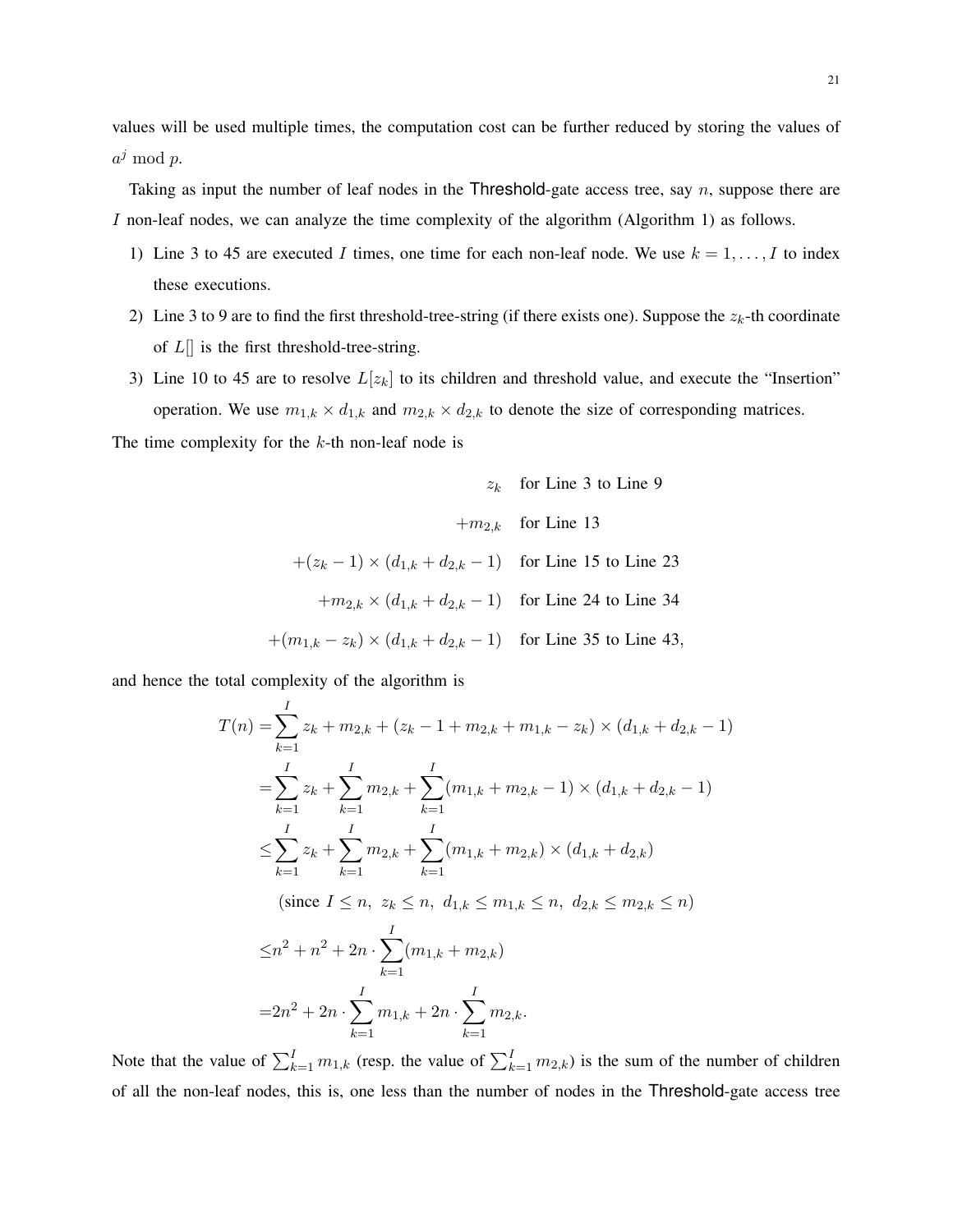(since the root node is not included). In a Threshold-gate access tree, if a non-leaf node has only one child node, the node and its child node can be combined to one node (without changing other parts), that is, any non-leaf node has no less than two children. Thus, a Threshold-gate access tree with  $n$  leaf nodes will have at most  $2n$  nodes (since the number of the parent nodes of the leaf nodes is at most  $\frac{n}{2}$ , the number of the parent nodes of these parent nodes is at most  $\frac{n}{2^2}$ , ...). This is also why we have  $I \leq n$ . Then

$$
T(n) \le 2n^2 + 2n \cdot \sum_{k=1}^{I} m_{1,k} + 2n \cdot \sum_{k=1}^{I} m_{2,k}
$$
  

$$
\le 2n^2 + 2n \cdot 2n + 2n \cdot 2n
$$
  

$$
= 10n^2.
$$

Hence, the time complexity of Algorithm 1 is  $O(n^2)$ .

# *C. An Example*

We now use the access tree shown in Fig. 5 as an example. As there are five Threshold-gates in the access tree, the algorithm will execute "one-row-insertion" for five times. The algorithm takes in the threshold-tree-strings  $((A, B, C, 2), (D, E, F, 2), (G, H, (I, J, K, L, 3), 2), 2)$  and works out the LSSS as follows:

.

1) 
$$
M = \begin{pmatrix} 1 \\ 1 \end{pmatrix}, L = \begin{pmatrix} ((A, B, C, 2), (D, E, F, 2), (G, H, (I, J, K, L, 3), 2), 2) \\ 1 & 1 & 2 \\ 1 & 2 & 2 \end{pmatrix}, L = \begin{pmatrix} (A, B, C, 2) \\ (D, E, F, 2) \\ (G, H, (I, J, K, L, 3), 2) \end{pmatrix}
$$
  
\n3)  $M = \begin{pmatrix} 1 & 1 & 1 \\ 1 & 1 & 2 \\ 1 & 1 & 3 \\ 1 & 2 & 0 \\ 1 & 3 & 0 \end{pmatrix}, L = \begin{pmatrix} A \\ B \\ C \\ (G, H, (I, J, K, L, 3), 2) \end{pmatrix}$   
\n4)  $M = \begin{pmatrix} 1 & 1 & 1 & 0 \\ 1 & 1 & 2 & 0 \\ 1 & 1 & 2 & 0 \\ 1 & 2 & 0 & 1 \\ 1 & 2 & 0 & 2 \\ 1 & 2 & 0 & 3 \\ 1 & 3 & 0 & 0 \end{pmatrix}, L = \begin{pmatrix} A \\ B \\ C \\ C \\ C \\ E \\ E \\ (G, H, (I, J, K, L, 3), 2) \end{pmatrix}$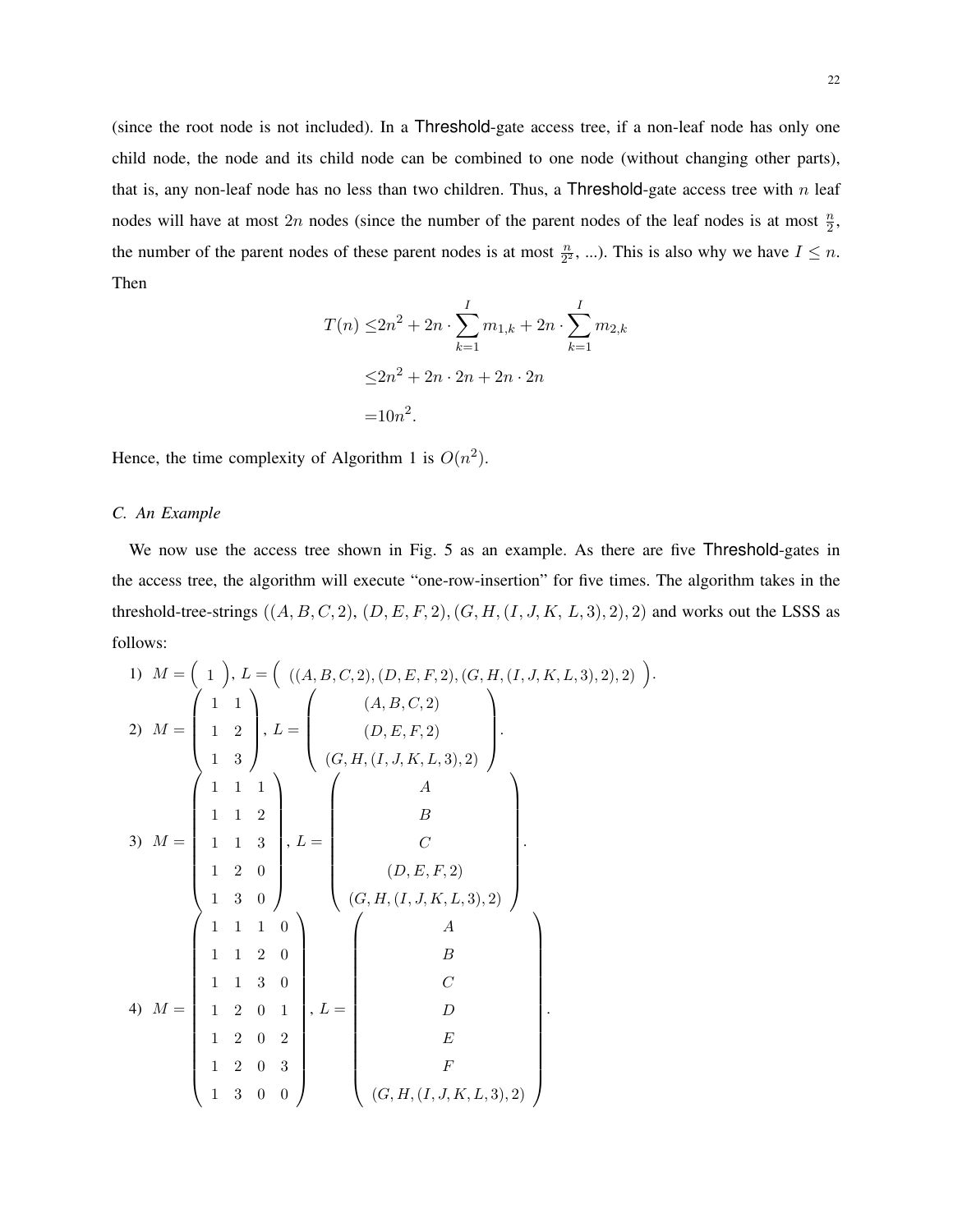5) M = 1 1 1 0 0 1 1 2 0 0 1 1 3 0 0 1 2 0 1 0 1 2 0 2 0 1 2 0 3 0 1 3 0 0 1 1 3 0 0 2 1 3 0 0 3 , L = A B C D E F G H (I, J, K, L, 3) . 6) M = 1 1 1 0 0 0 0 1 1 2 0 0 0 0 1 1 3 0 0 0 0 1 2 0 1 0 0 0 1 2 0 2 0 0 0 1 2 0 3 0 0 0 1 3 0 0 1 0 0 1 3 0 0 2 0 0 1 3 0 0 3 1 1 1 3 0 0 3 2 4 1 3 0 0 3 3 9 1 3 0 0 3 4 16 , L = A B C D E F G H I J K L .

## *D. The Application of the New Algorithm in CP-ABE Systems*

Algorithm 1 can be used in all the aforementioned provably secure and highly expressive CP-ABE schemes [12]–[20]. The algorithm can be embedded in the Encrypt and Decrypt algorithms, and the small-size threshold-tree-string can be included in the ciphertext as its policy. In this way, at the cost of running this new converting algorithm in the Decrypt process<sup>4</sup>, we should use the small-size thresholdtree-string (whose size is approximately equal to that of  $\rho$ ) to specify ciphertext policies, rather than employing the large LSSS  $(M, \rho)$  directly. Besides, this new algorithm also results in achieving smaller (or the same in the worst case where all the non-leaf nodes of an access tree are AND or OR gates only) ciphertext size when compared with using the Lewko-Waters algorithm.

<sup>4</sup>Note that such an algorithm must be run in the Encrypt process of a CP-ABE system in order to generate LSSS matrices, i.e., the *additional* cost is to run the algorithm in the Decrypt process.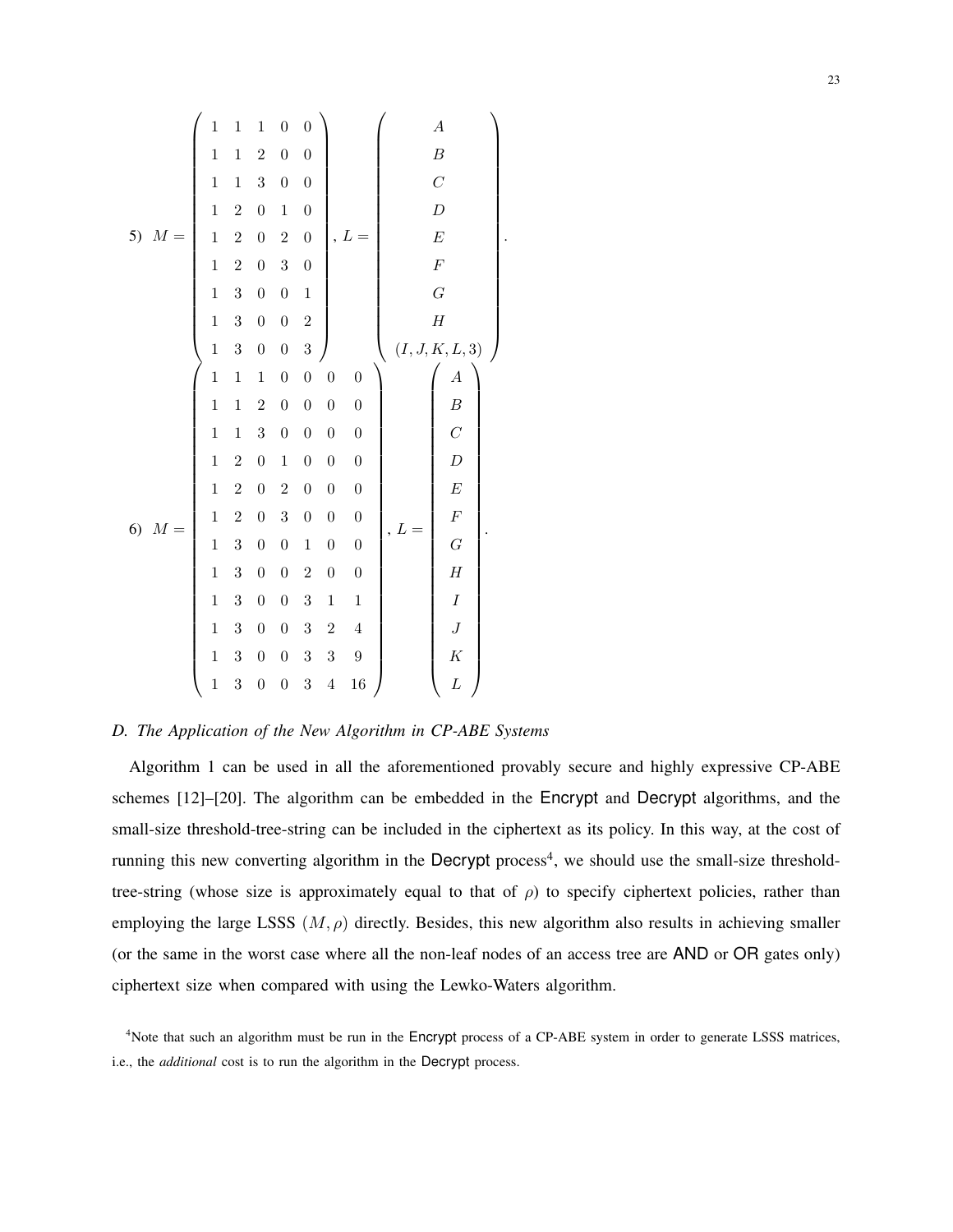More Efficient Converting Algorithm for the CP-ABE Decryption Process. In the Encrypt process of a CP-ABE system, the LSSS is completely generated using Algorithm 1. While in the Decrypt process, we observe that the LSSS does not need to be completely generated and hence can enhance the efficiency of this new converting algorithm specifically for the Decrypt process. In particular, only the rows labeled by the attributes that the user possesses need to be converted. We modify the algorithm so that it takes an attribute set S as an additional input, and if  $L_z$  does not contain any attribute in S, we remove the  $z^{th}$ row of M and the  $z^{th}$  coordinate of L. As a result, the algorithm avoids executing unnecessary insertions. The following is the description of the modified algorithm, where the bold parts are different from the original Algorithm 1.

- Input: A threshold-tree-string  $F_A$  and an attribute set S.
- Output: A matrix M and a vector L whose coordinates are the attributes in S. The  $i^{th}$  row of  $M$  is labeled by the  $i^{th}$  coordinate of  $L$ .
- Convert( $F_A$ ): In the following, M is an  $m \times d$  matrix over  $\mathbb{Z}_p$ , and L is a vector with m coordinates, where each coordinate is an attribute or a threshold-tree-string. The  $i^{th}$  coordinate of L labels the  $i^{th}$  row of M.
	- 1) Let matrix  $M = (1)_{1 \times 1}$ , vector  $L = (F_A)$ , and  $m = 1, d = 1$ .
	- 2) Repeat the following until all coordinates of  $L$  are attributes:
		- a) Consider M to be an  $m \times d$  matrix over  $\mathbb{Z}_p$ , and  $L = (L_1, L_2, \ldots, L_m)$ .
		- b) Scan the coordinates of  $L$  to find the first coordinate that is a threshold-tree-string rather than an attribute. Suppose the index is z. We have a threshold-tree-string  $L_z = F_z$  $(F_{z,1}, F_{z,2}, \ldots, F_{z,m_2}, d_2)$ . If  $L_z$  does not contain any attribute in S, remove the  $z^{th}$ row of M and the  $z^{th}$  coordinate of L, set  $m = m - 1$ , and go to (a).
		- c) Resolve  $F_z$  to obtain its  $m_2$  children  $F_{z,1}, F_{z,2}, \ldots, F_{z,m_2}$  and its threshold value  $d_2$ .
		- d) For this  $(d_2, m_2)$ -threshold access structures, construct the corresponding LSSS matrix according to Equation (1), then execute "insertion" of this  $(d_2, m_2)$ -LSSS matrix on the  $z^{th}$  row of M to obtain a new M with  $m - 1 + m_2$  rows and  $d - 1 + d_2$  columns. Set  $L = (L_1, L_2, \ldots, L_{z-1}, F_{z,1}, F_{z,2}, \ldots, F_{z,m_2}, L_{z+1}, \ldots, L_m)$ , and then set  $m = m-1+m_2$ , and  $d = d + d_2 - 1$ .
	- 3) Remove the coordinates (i.e. attributes) of  $L$  that do not appear in  $S$ , and remove the corresponding rows of  $M$ , then return the matrix  $M$  and vector  $L$ .

This modified algorithm will work well for the Decrypt process because in the one-row-insertion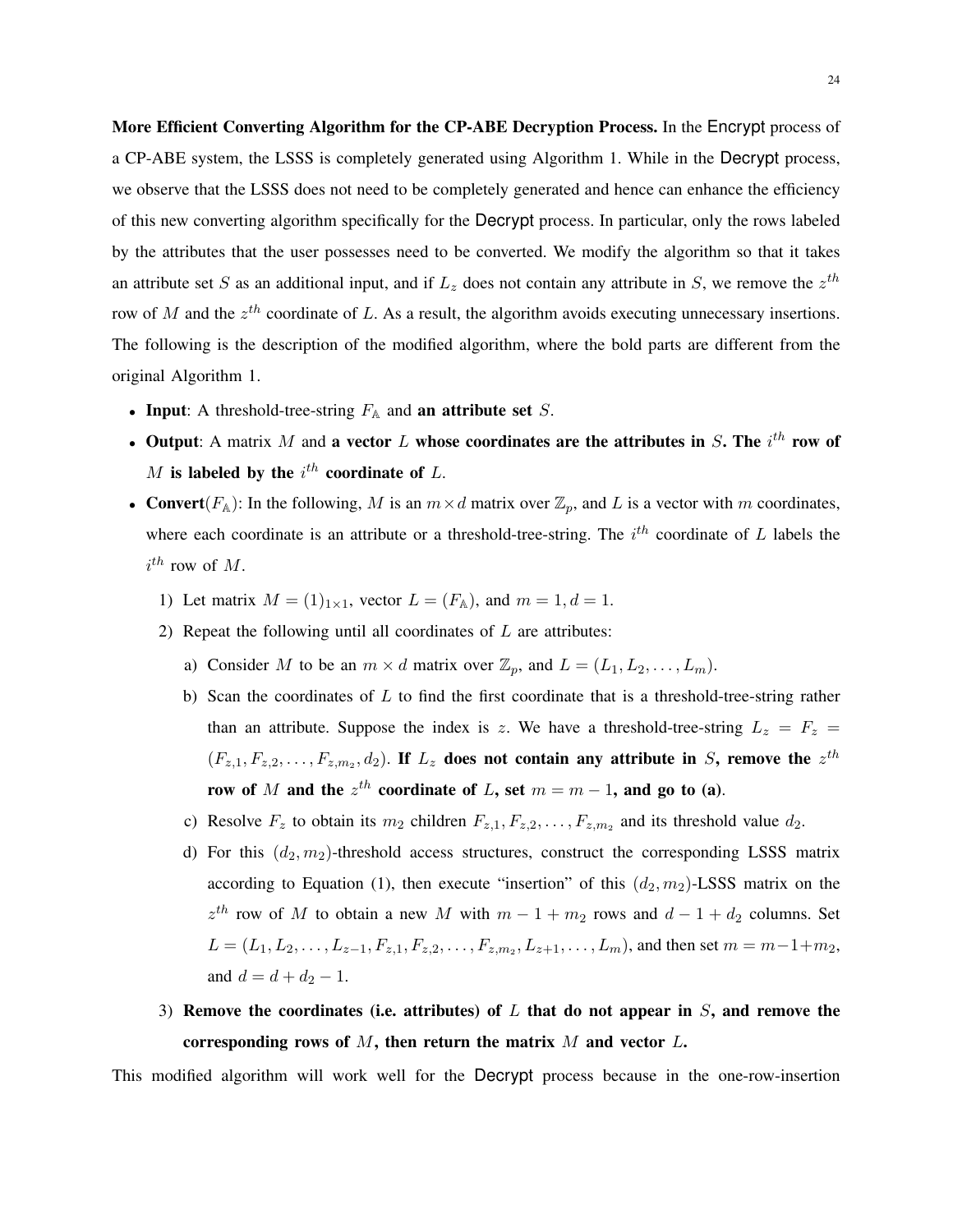operation, all elements of the expanded columns, except those in  $\widetilde{M}^{(2)}$ , are zero. For any  $F_{\mathbb{A}}$  and S, suppose that  $M'_S$  is the output of this modified algorithm, and  $M_S$  is the sub-matrix labeled by S from M output by the original converting algorithm, i.e., Algorithm 1, we have that  $M'_{S}$  can be obtained from  $M_{S}$ by removing some all-zero columns, so that for any row vector  $\vec{\omega} = (\omega_1, \dots, \omega_{|S|}), \vec{\omega}M_S = (1, 0, \dots, 0)$ if and only if  $\vec{\omega}M_S' = (1, 0, \dots, 0)$ .

As an example (use the one in Fig. 5 again), given

$$
F_{\mathbb{A}} = ((A, B, C, 2), (D, E, F, 2), (G, H, (I, J, K, L, 3), 2), 2)
$$

and  $S = \{A, B, G, H\}$ , the modified algorithm works as follows:

1) 
$$
M'_{S} = \begin{pmatrix} 1 \end{pmatrix}, L = \begin{pmatrix} ((A, B, C, 2), (D, E, F, 2), (G, H, (I, J, K, L, 3), 2), 2) \end{pmatrix}
$$
  
\n2)  $M'_{S} = \begin{pmatrix} 1 & 1 \ 1 & 2 \ 1 & 3 \end{pmatrix}, L = \begin{pmatrix} (A, B, C, 2) \ (D, E, F, 2) \ (G, H, (I, J, K, L, 3), 2) \end{pmatrix}$   
\n3)  $M'_{S} = \begin{pmatrix} 1 & 1 & 1 \ 1 & 1 & 2 \ 1 & 1 & 3 \ 1 & 3 & 0 \end{pmatrix}, L = \begin{pmatrix} A \ B \ C \ C \ C, H, (I, J, K, L, 3), 2) \end{pmatrix}$   
\n4)  $M'_{S} = \begin{pmatrix} 1 & 1 & 1 \ 1 & 1 & 2 \ 1 & 1 & 3 \ 1 & 1 & 3 \end{pmatrix}, L = \begin{pmatrix} A \ B \ C \ G, H, (I, J, K, L, 3), 2) \end{pmatrix}$   
\n5)  $M'_{S} = \begin{pmatrix} 1 & 1 & 1 & 0 \ 1 & 1 & 2 & 0 \ 1 & 1 & 3 & 0 \ 1 & 3 & 0 & 1 \ 1 & 3 & 0 & 1 \end{pmatrix}, L = \begin{pmatrix} A \ B \ C \ G, H, (I, J, K, L, 3), 2) \end{pmatrix}$   
\n6)  $M'_{S} = \begin{pmatrix} 1 & 1 & 1 & 0 \ 1 & 1 & 2 & 0 \ 1 & 1 & 3 & 0 \ 1 & 1 & 3 & 0 \ 1 & 1 & 3 & 0 \ 1 & 1 & 3 & 0 \ 1 & 1 & 3 & 0 \ 1 & 1 & 3 & 0 \ 1 & 1 & 3 & 0 \ 1 & 1 & 3 & 0 \end{pmatrix}, L = \begin{pmatrix} A \ B \ C \ C \ D \end{pmatrix}$ .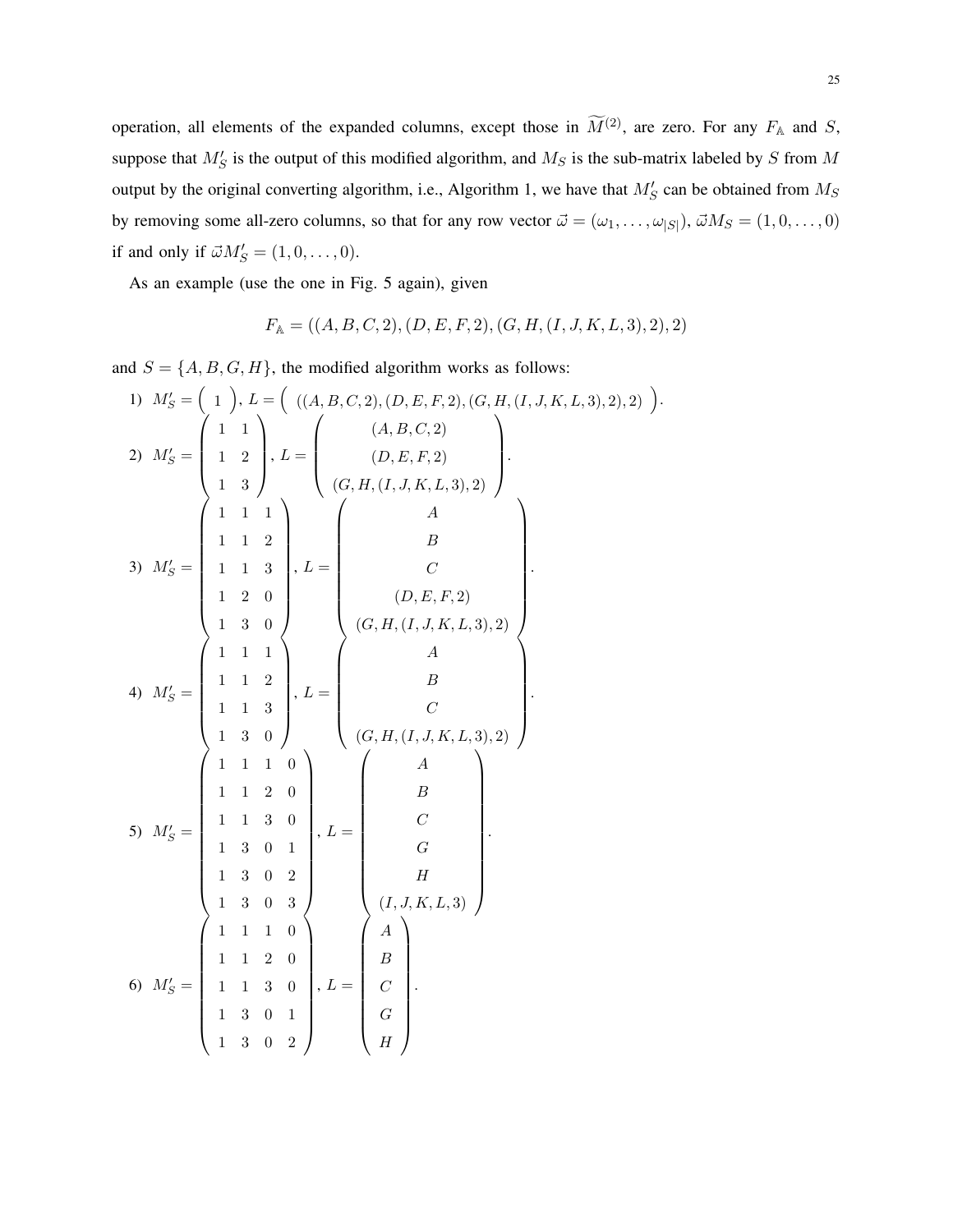7) 
$$
M'_S = \begin{pmatrix} 1 & 1 & 1 & 0 \\ 1 & 1 & 2 & 0 \\ 1 & 3 & 0 & 1 \\ 1 & 3 & 0 & 2 \end{pmatrix}, L = \begin{pmatrix} A \\ B \\ G \\ H \end{pmatrix}.
$$

Note that  $M<sub>S</sub>$  obtained from the example in Section. IV-C is

$$
M_S = \left(\begin{array}{cccccc} 1 & 1 & 1 & 0 & 0 & 0 & 0 \\ 1 & 1 & 2 & 0 & 0 & 0 & 0 \\ 1 & 3 & 0 & 0 & 1 & 0 & 0 \\ 1 & 3 & 0 & 0 & 2 & 0 & 0 \end{array}\right),
$$

and  $M'_S$  can be obtained from  $M_S$  by removing the all-zero columns ( $4^{th}$ ,  $6^{th}$ , and  $7^{th}$  columns).

## *E. The Application of the New Algorithm in KP-ABE Systems*

As mentioned in Sec. II-A, fully secure and highly expressive KP-ABE schemes such as [14], [29] use LSSS to specify access policies of private keys, and the private key size is linear in the size of the associated LSSS. Applying this new converting algorithm in the key generation process of these KP-ABE schemes will result in private keys with smaller size than (or at most the same as) applying the Lewko-Waters algorithm.

#### V. CONCLUSION

In this paper, we proposed a new algorithm that converts any monotone access structures, in the most general and efficient form (i.e., Threshold-gate access trees, expressed by threshold-tree-strings), to the corresponding LSSS matrices. As Threshold-gate access tree is the most general and efficient form to describe a monotone access structure, for any given monotone access structures, this new algorithm can be applied directly, without requiring any preprocessing, and the size of the resulting LSSS matrix can achieve the best level among currently available work, and can also achieve much better efficiency when compared with the existing work especially for the cases where we have the general  $(t, n)$ -threshold gates other than being limited to the special cases of AND and OR gates. For the highly expressive CP-ABE and KP-ABE systems that use LSSS as access policies, using this new converting algorithm can attain smaller ciphertext size for CP-ABE and smaller private key size for KP-ABE. In addition, as the resulting LSSS matrix is completely determined by the threshold-tree-string, for the CP-ABE schemes, we can associate threshold-tree-strings as access policies rather than the LSSS matrices to the ciphertexts, so that we can significantly reduce the overhead incurred by expressing the access policies, from an LSSS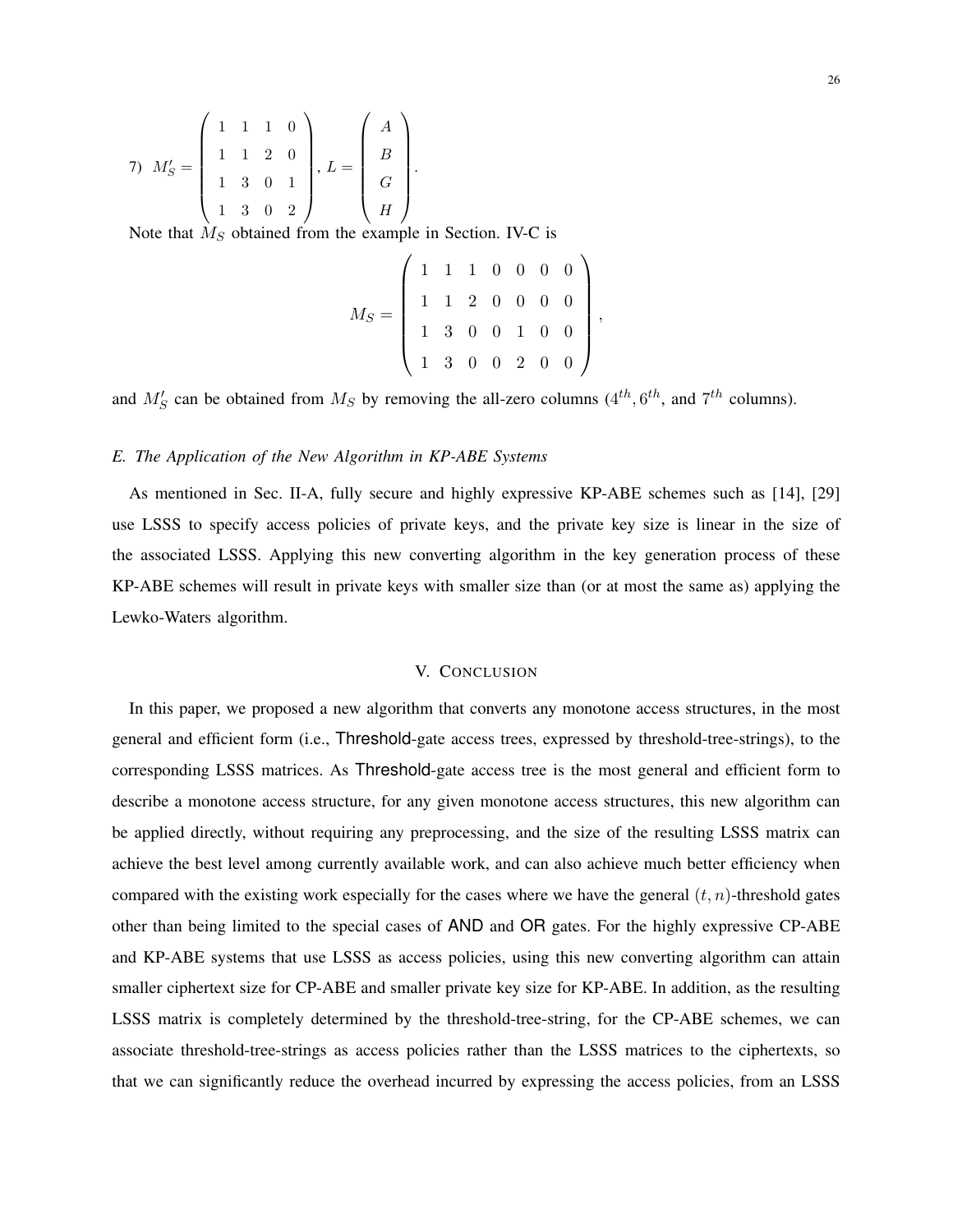matrix  $(M, \rho)$  over  $\mathbb{Z}_p$  to a simple and intuitive threshold-tree-string, whose size is approximately equal to that of  $\rho$ .

#### **REFERENCES**

- [1] V. Goyal, O. Pandey, A. Sahai, and B. Waters, "Attribute-based encryption for fine-grained access control of encrypted data," in *ACM Conference on Computer and Communications Security*. ACM, 2006, pp. 89–98.
- [2] R. L. Rivest, A. Shamir, and L. M. Adleman, "A method for obtaining digital signatures and public-key cryptosystems," *Commun. ACM*, vol. 21, no. 2, pp. 120–126, 1978.
- [3] T. E. Gamal, "A public key cryptosystem and a signature scheme based on discrete logarithms," *IEEE Transactions on Information Theory*, vol. 31, no. 4, pp. 469–472, 1985.
- [4] R. Cramer and V. Shoup, "A practical public key cryptosystem provably secure against adaptive chosen ciphertext attack," in *CRYPTO*, ser. Lecture Notes in Computer Science, vol. 1462. Springer, 1998, pp. 13–25.
- [5] A. Shamir, "Identity-based cryptosystems and signature schemes," in *CRYPTO*, ser. Lecture Notes in Computer Science, vol. 196. Springer, 1984, pp. 47–53.
- [6] D. Boneh and M. K. Franklin, "Identity-based encryption from the weil pairing," in *CRYPTO*, ser. Lecture Notes in Computer Science, vol. 2139. Springer, 2001, pp. 213–229.
- [7] A. Fiat and M. Naor, "Broadcast encryption," in *CRYPTO*, ser. Lecture Notes in Computer Science, vol. 773. Springer, 1993, pp. 480–491.
- [8] D. Boneh, C. Gentry, and B. Waters, "Collusion resistant broadcast encryption with short ciphertexts and private keys," in *CRYPTO*, ser. Lecture Notes in Computer Science, vol. 3621. Springer, 2005, pp. 258–275.
- [9] J. Bethencourt, A. Sahai, and B. Waters, "Ciphertext-policy attribute-based encryption," in *IEEE Symposium on Security and Privacy*. IEEE Computer Society, 2007, pp. 321–334.
- [10] L. Cheung and C. C. Newport, "Provably secure ciphertext policy ABE," in *ACM Conference on Computer and Communications Security*. ACM, 2007, pp. 456–465.
- [11] V. Goyal, A. Jain, O. Pandey, and A. Sahai, "Bounded ciphertext policy attribute based encryption," in *ICALP (2)*, ser. Lecture Notes in Computer Science, vol. 5126. Springer, 2008, pp. 579–591.
- [12] B. Waters, "Ciphertext-policy attribute-based encryption: An expressive, efficient, and provably secure realization," in *Public Key Cryptography*, ser. Lecture Notes in Computer Science, vol. 6571. Springer, 2011, pp. 53–70.
- [13] A. B. Lewko, T. Okamoto, A. Sahai, K. Takashima, and B. Waters, "Fully secure functional encryption: Attribute-based encryption and (hierarchical) inner product encryption," in *EUROCRYPT*, ser. Lecture Notes in Computer Science, vol. 6110. Springer, 2010, pp. 62–91.
- [14] T. Okamoto and K. Takashima, "Fully secure functional encryption with general relations from the decisional linear assumption," in *CRYPTO*, ser. Lecture Notes in Computer Science, vol. 6223. Springer, 2010, pp. 191–208.
- [15] A. B. Lewko and B. Waters, "Decentralizing attribute-based encryption," in *EUROCRYPT*, ser. Lecture Notes in Computer Science, vol. 6632. Springer, 2011, pp. 568–588.
- [16] Z. Liu, Z. Cao, Q. Huang, D. S. Wong, and T. H. Yuen, "Fully secure multi-authority ciphertext-policy attribute-based encryption without random oracles," in *ESORICS*, ser. Lecture Notes in Computer Science, vol. 6879. Springer, 2011, pp. 278–297.
- [17] A. B. Lewko and B. Waters, "New proof methods for attribute-based encryption: Achieving full security through selective techniques," in *CRYPTO*, ser. Lecture Notes in Computer Science, vol. 7417. Springer, 2012, pp. 180–198.